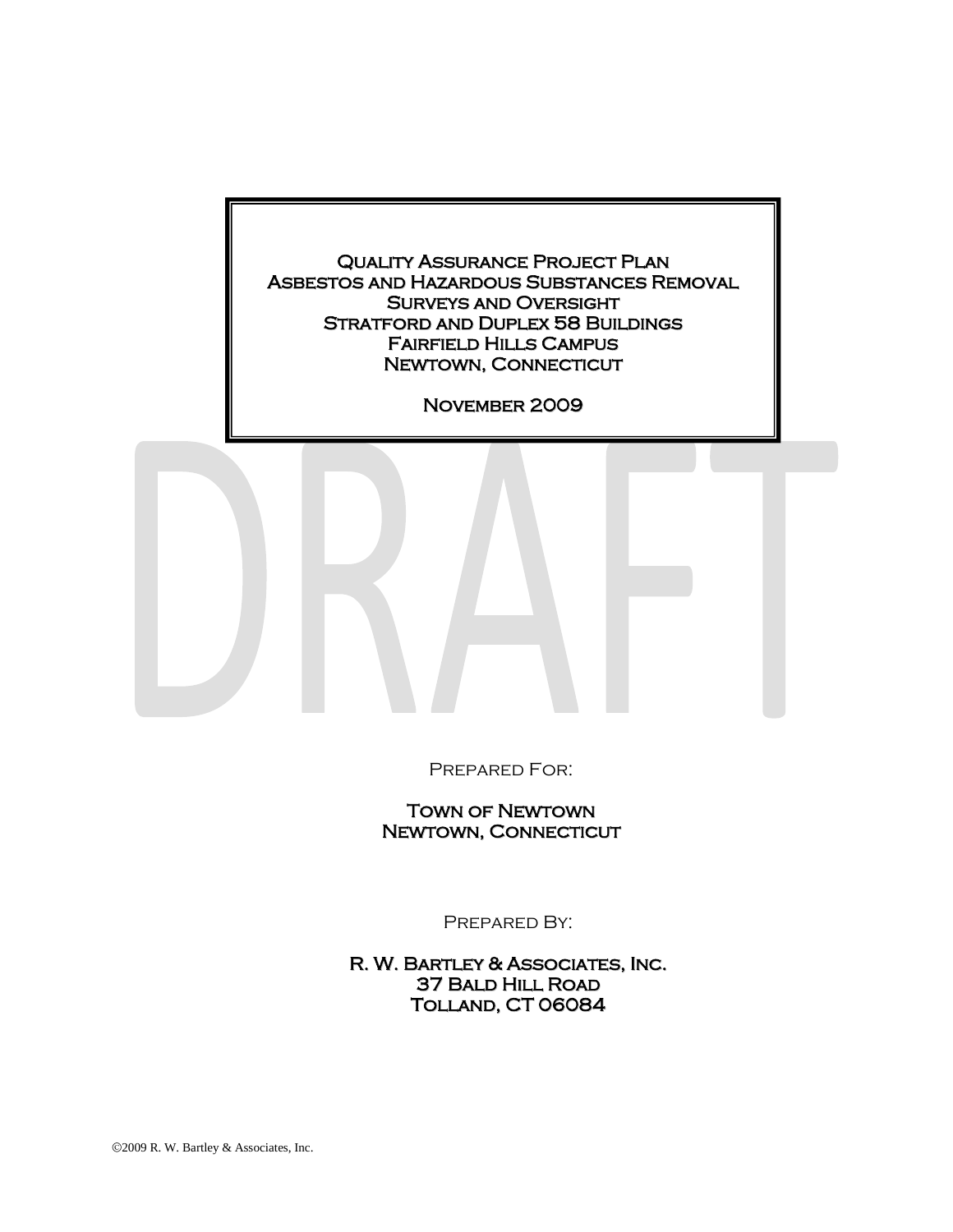| <b>REVISION NO.:</b> |  |
|----------------------|--|
|                      |  |

# **Forms**

# **Project Management**

- Form A Title and Approval Page
- Form B Project Organization and Responsibility
- Form C Problem Definition
- Form D Project Description/Project Timeline

### **Measurement Data Acquisition**

- Form E Sampling Design
- Form F-l Method and SOP Reference Table
- Form F-2 Sampling and Analytical Methods Requirements
- Form G Preventive Maintenance Field Equipment
- Form H Calibration and Corrective Action Field Equipment
- Form I Preventive Maintenance Laboratory Equipment
- Form J Calibration and Corrective Action Laboratory Equipment
- Form K Sample Handling and Custody Requirements
- Form L Analytical Precision and Accuracy
- Form M Field Quality Control Requirements/Laboratory Quality Control Requirements
- Form N Data Management and Documentation

# **Assessment/Oversight**

- Form 0 Assessment and Response Actions
- Form P Project Reports

# **Data Validation and Useability**

- Form Q-l Verification of Sampling Procedures
- Form Q-2 Data Verification and Validation
- Form R Data Useability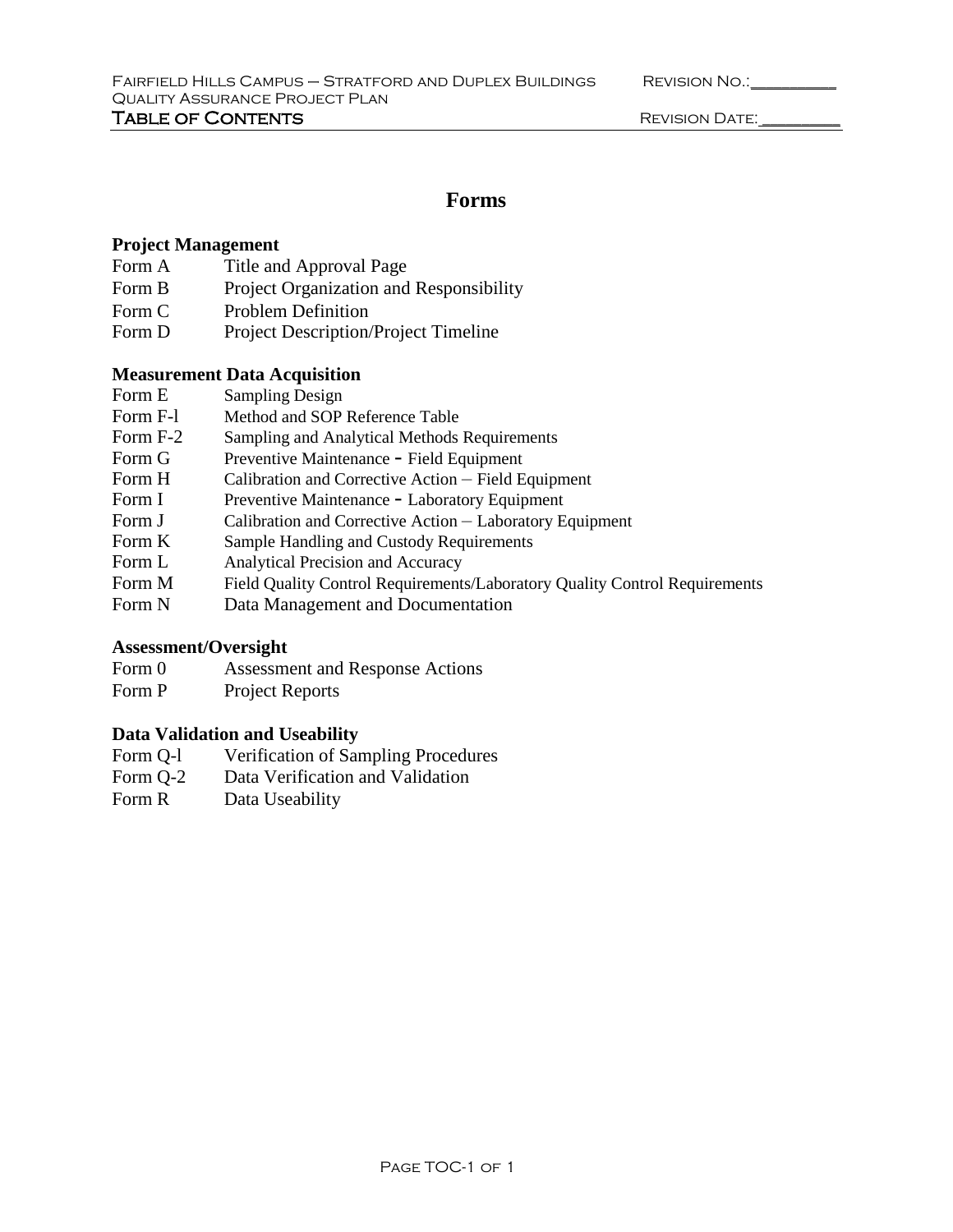| FAIRFIELD HILLS CAMPUS - STRATFORD AND DUPLEX BUILDINGS | REVISION NO.:  |
|---------------------------------------------------------|----------------|
| QUALITY ASSURANCE PROJECT PLAN                          |                |
| FORM A - TITLE AND APPROVAL PAGE                        | REVISION DATE: |
|                                                         |                |

| <b>Document Title:</b> | Fairfield Hills Campus - Stratford and Duplex Buildings Quality<br><b>Assurance Project Plan</b>                             |
|------------------------|------------------------------------------------------------------------------------------------------------------------------|
| <b>Prepared By:</b>    | Russell W. Bartley, P.E. LEP, R.W. Bartley & Associates, Inc.<br>37 Bald Hill Road, Tolland, Connecticut<br>$(860)$ 871-4966 |
| Date:                  | November 24, 2009                                                                                                            |
| Approvals:             |                                                                                                                              |
|                        | Signature                                                                                                                    |
|                        | <b>Printed Name/Date</b>                                                                                                     |
|                        | Signature                                                                                                                    |
|                        | Printed Name/Date                                                                                                            |
|                        | Signature                                                                                                                    |
|                        | Printed Name/Date                                                                                                            |
|                        | Signature                                                                                                                    |
|                        | <b>Printed Name/Date</b>                                                                                                     |
|                        | Signature                                                                                                                    |
|                        |                                                                                                                              |

Printed Name/Date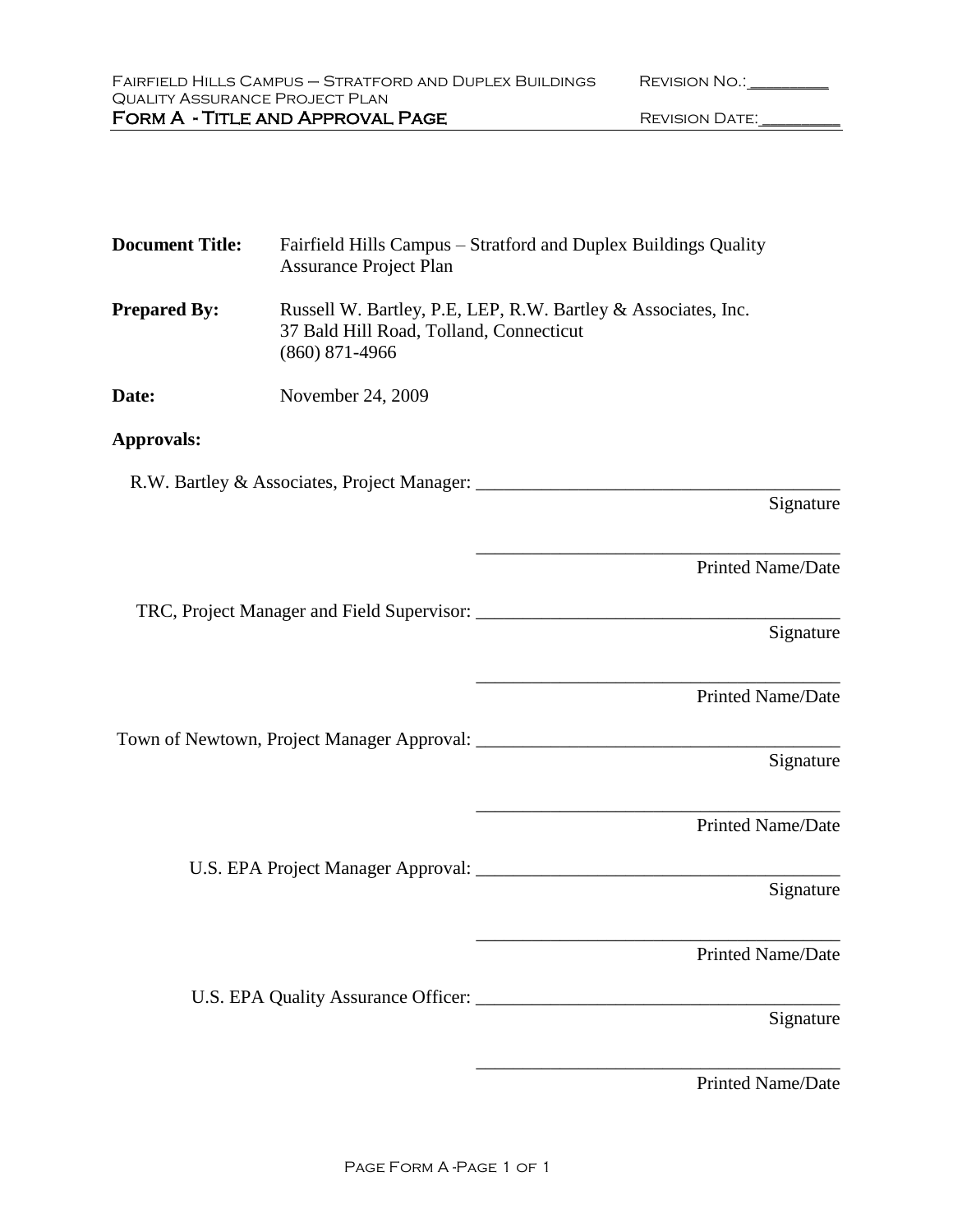**Distribution List**: The following individuals will receive copies of the approved Quality Assurance Project Plan (QAPP) and subsequent revisions.

Dorrie Paar, EPA, Project Manager Elizabeth Stocker, Town of Newtown Project Manager Henry Laliberte, TRC, Project Manager and Field Supervisor Russell Bartley, R. W. Bartley & Associates Project Manager Ronald Skomro R. S., Connecticut Department of Public Health

**Project/Task Organization:** The individuals participating in the project and their respective responsibilities are:

**Dorrie Paar, EPA Project Manager** - a decision maker for the project and a primary user of the data to determine if the building materials are properly assessed and re-occupancy cleared. Ms. Paar's duties are:

- 1. Project oversight
- 2. Reviewing and approving the QAPP and subsequent revisions in terms of programspecific requirements

**Elizabeth Stocker, Town of Newtown, Project Manager** - the primary decision maker for the project and the primary user of the data to determine if the building materials are properly assessed and re-occupancy cleared. Ms. Stocker's duties are

- 1. Overall responsibility for the assessment and materials abatement
- 2. Reviewing and approving the QAPP and subsequent revisions in terms of programspecific requirements
- 3. Reviewing reports and ensuring plans are implemented according to schedule
- 4. Making final project decisions with the authority to commit the necessary resources to conduct the project

**Russell Bartley, R.W. Bartley & Associates, Project Manager** - The Project Manager will coordinate the project activities and his specific responsibilities will include:

- 1. Review and approval of the QAPP
- 2. Reporting to the Town of Newtown's Project Manager regarding the project status per the work order
- 3. Determination of project direction and making of project decisions
- 4. Quality assurance review of field information
- 5. Quality assurance review of project reports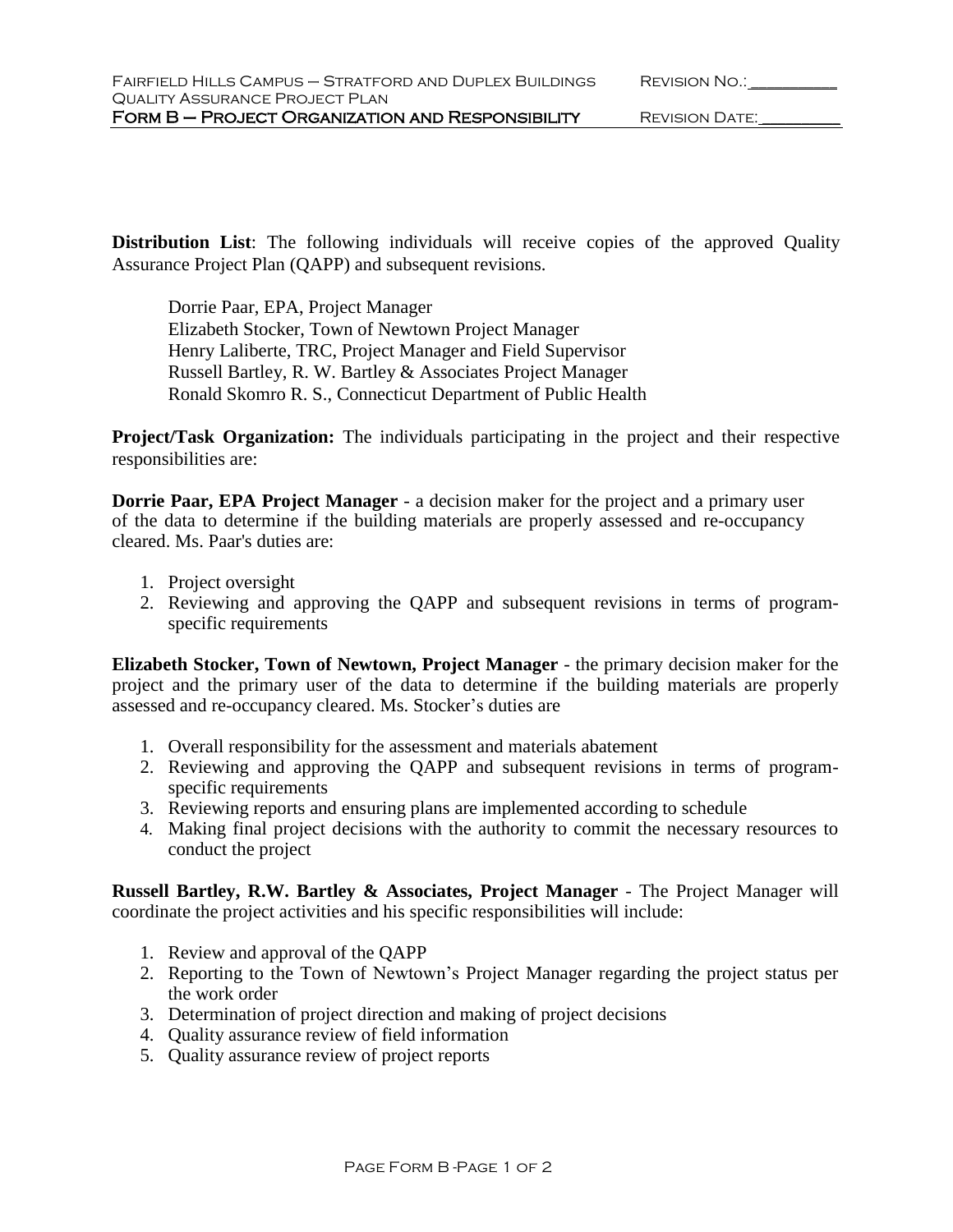FORM B – PROJECT ORGANIZATION AND RESPONSIBILITY REVISION DATE: \_\_\_\_\_\_\_\_\_\_\_\_\_\_\_\_

**Henry Laliberte, TRC Project Manager and Field Supervisor** – The TRC Project Manager/Field Supervisor will perform the following duties:

- 1. Select the field sampling team
- 2. Ensure the project activities are conducted in accordance with the QAPP and work scope
- 3. Ensure the field sampling activities are conducted per the approved QAPP and supervise the field sampling team
- 4. Supervision of selection of building materials to be sampled and materials included in homogeneous areas
- 5. Distribute the approved QAPP and subsequent revisions to the members of the field sampling team
- 6. Report field problems to the R.W. Bartley & Associates Project Manager
- 7. Coordinate field and laboratory activities
- 8. Validate the field procedures and sampling procedures

**Kathleen Williamson, TRC Laboratory Director** – The TRC Laboratory Director perform the following duties:

- 1. Supervising the acceptance of field samples
- 2. Supervising the analysis of samples including performance of all laboratory and sample analysis QA/QC requirements
- 3. Reporting of all non-compliance with QAPP procedures
- 4. Implementation of corrective action for all non-compliant procedures
- 5. Laboratory data validation and reporting

The TRC Laboratory Director will report to the TRC Project Manager. The TRC Project Manager will report to the R.W. Bartley & Associates Project Manager. The R.W. Bartley & Associates Project Manager will report to the Town of Newtown Project Manager.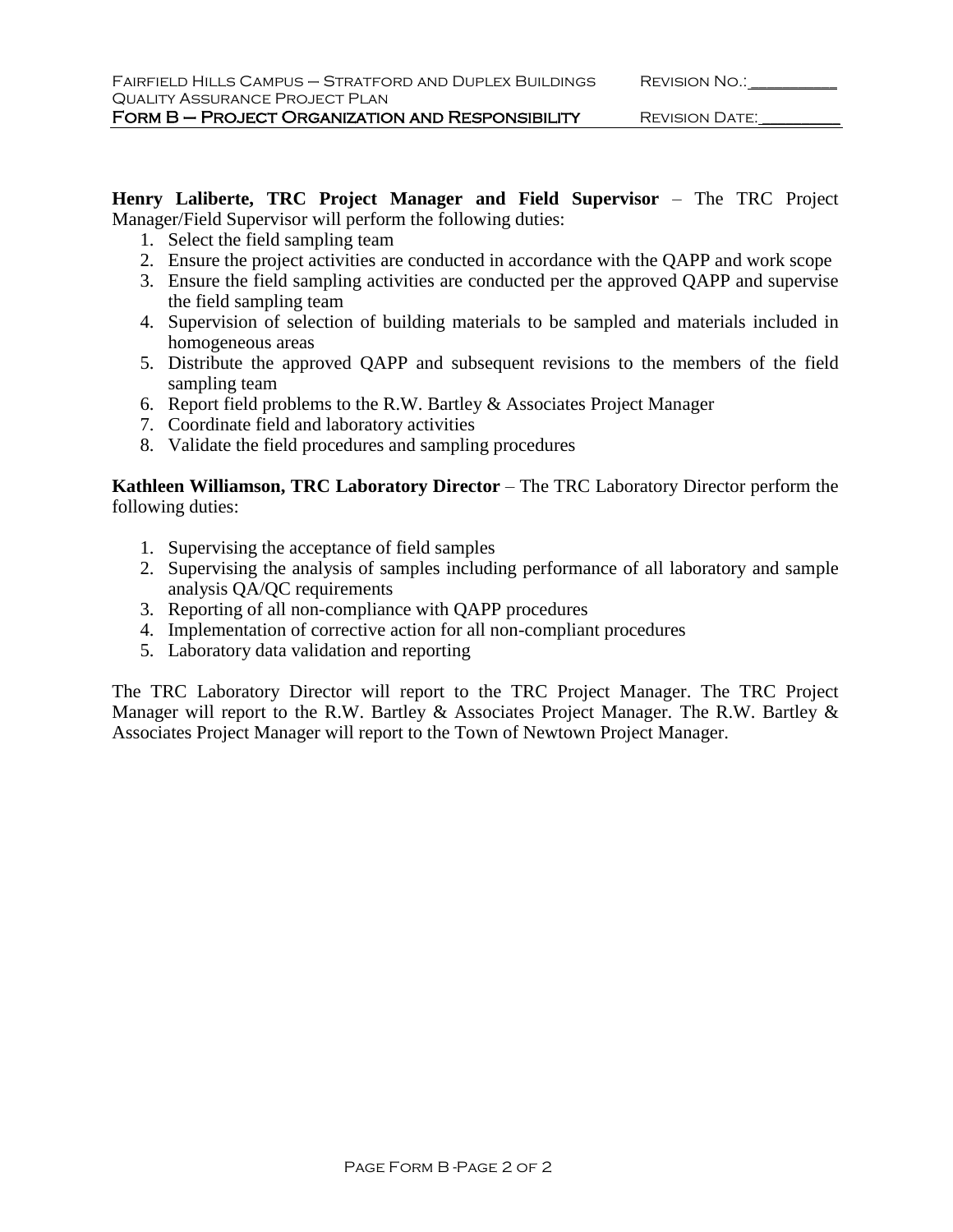The Fairfield Hills Campus is part of the former State of Connecticut Mental Health Hospital property. The hospital was operated by the State of Connecticut from the mid 1930s until it was closed in 1996.

The portion of the property that contained the institutional buildings, the "campus" portion of the property, and a portion of the property along Deep Brook was offered by the State of Connecticut to the Town of Newtown for purchase. The Town purchased the property in 2002. The master plan for development of the property indicats a mix of town use and private use. Private use is to be through the renovation and leasing of existing buildings with the town retaining ownership of the buildings and land.

Private concerns have expressed interest in leasing and renovating existing buildings for various enterprises, but no deals have been consummated. This is likely, in a large part, due to the poor economy and lack of financing, but also because of the cost of building renovations. A significant portion of the cost of these renovations is the removal of hazardous substances and asbestos-containing materials from the buildings.

In the fall of 2007 the Town applied to the Federal Environmental Protection Agency (EPA) for an EPA Brownfields Grant to remove hazardous substances and asbestos-containing materials from the Stratford building; and also Duplex 58, if there was sufficient money to do both buildings. The purpose of this project is to eliminate the potential exposure of the public, town personnel, and contractors to these materials, and to facilitate the leasing and renovations of these buildings by lowering the cost of renovation to private party/enterprise(s).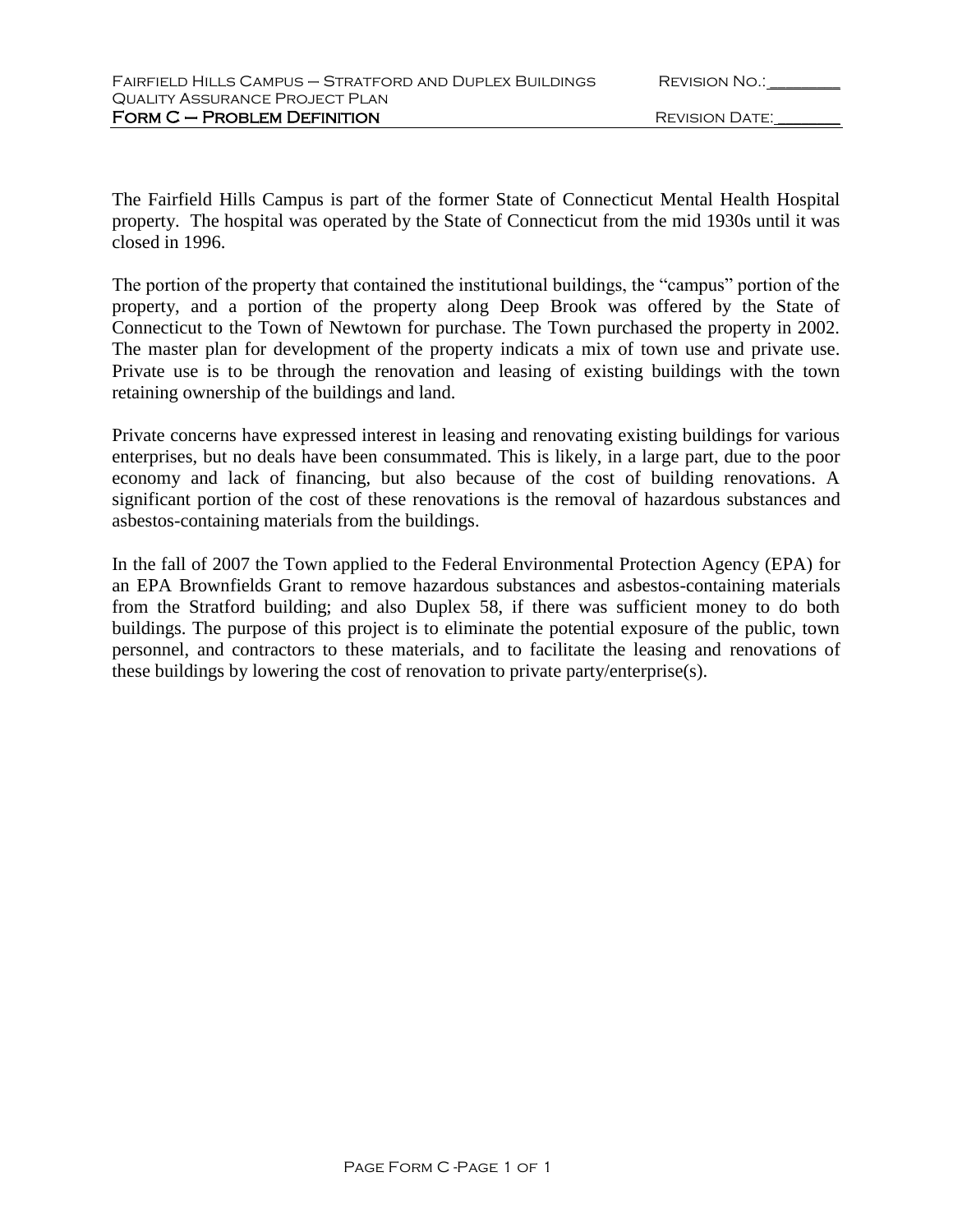There are three primary phases of the project:

- 1. A building materials hazardous substances survey
- 2. The preparation of plans and specifications for asbestos abatement and hazardous substances removal
- 3. Asbestos abatement and hazardous substances removal

For the buildings hazardous substances surveys all asbestos-containing materials (>1% asbestos) will be identified for removal, all building components usually containing hazardous substances (e.g., thermostats containing mercury, equipment containing lead acid batteries, fluorescent fixtures containing PCB ballasts, etc.) will be identified and cataloged for removal; and lead paint will be identified for worker protection purposes as painted surfaces will be disturbed during abatement activities.

After the survey is complete plans and specifications will be prepared for asbestos abatement, activities impacting lead paint, and removal of items that may contain hazardous substances. The work will then be bid, a contractor selected, and asbestos materials and items that may contain hazardous substances will be removed from the building and recycled or disposed of at appropriately-licensed disposal facilities.

The survey will be initiated immediately after the approval of this QAPP. The survey is expected to take approximately one week of field work and two weeks for the analysis of samples and the preparation of the report. Preparation of the plans and specifications is anticipated to take three weeks. The project will be bid and abatement is expected to begin one month after the completion of the plans and specifications. Abatement will take approximately three weeks. The final report will be issued approximately three weeks after abatement is completed.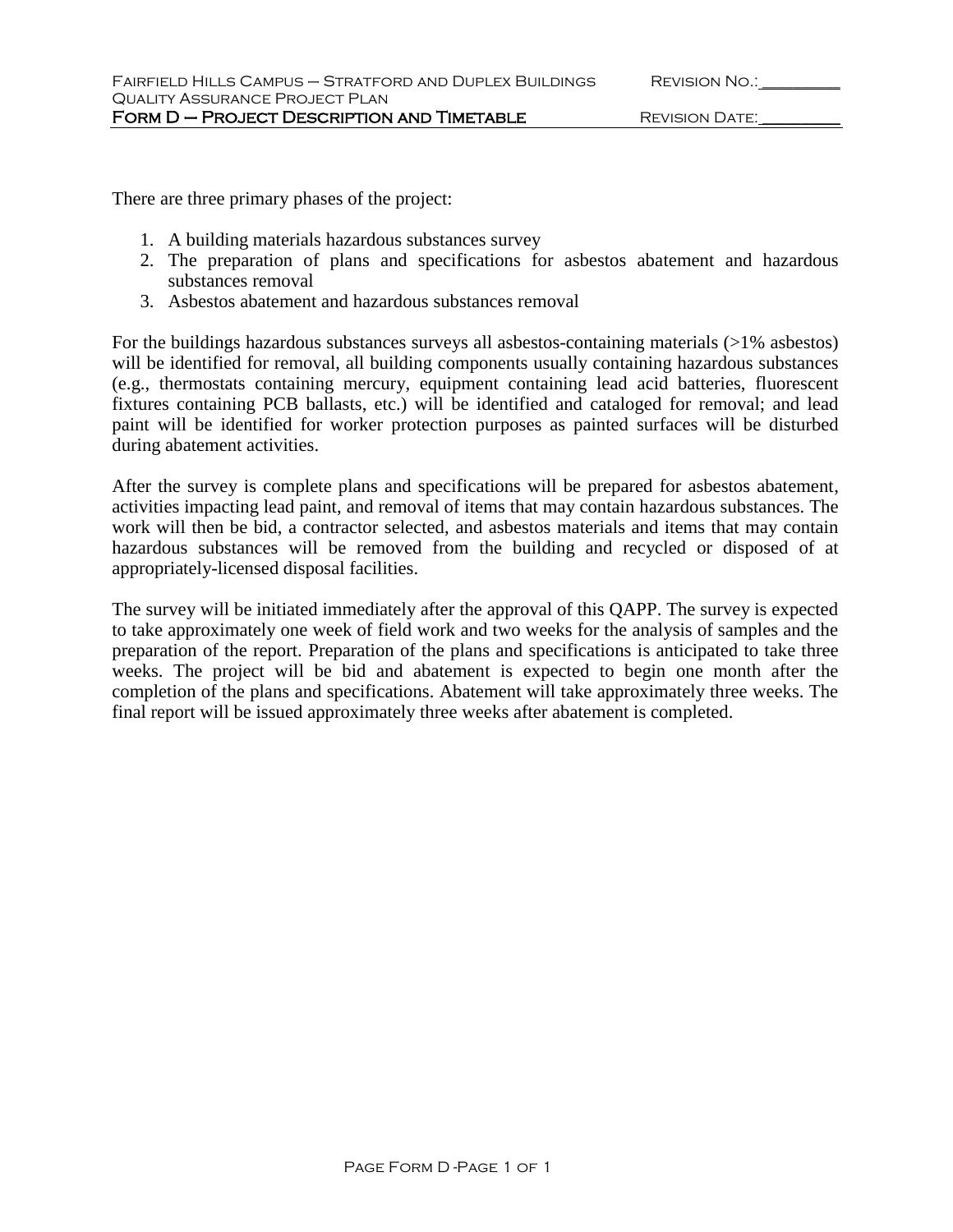| SACKETT POINT BOAT LAUNCH SITE        | REVISION NO.:  |
|---------------------------------------|----------------|
| <b>QUALITY ASSURANCE PROJECT PLAN</b> |                |
| $FORM E - SAMPLING DESIGN$            | REVISION DATE: |

| <b>REVISION NO.:</b> |
|----------------------|
|                      |
|                      |

Three types of sampling will be performed related to the building survey and for removal of asbestos-containing building materials, as follows: 1) bulk sampling of building materials will be performed to identify building materials containing asbestos at a concentration of greater than 1%; 2) paint in the interior and on the exterior of the building will be measured for lead content using on-site XRF technology to identify and quantify lead-based paint so workers that will be impacting materials can be appropriately protected; and 3) air sampling for asbestos fibers will be performed to determine appropriate worker protection, to assess abatement controls, and for building reoccupancy clearance sampling.

No sampling will be performed related to the identification and removal of potential hazardous substances containing items as these will be identified and manifested off of the property based on presumed content. These materials currently identified at the Stratford building are:

| <b>Building Exterior</b>          | <b>Unit Volume</b>               | <b>Hazardous Type</b> |
|-----------------------------------|----------------------------------|-----------------------|
| HID light bulb unit               | 1 fixture                        | Mercury               |
|                                   | <b>First-Floor Interior</b>      |                       |
| 4 foot fluorescent light fixtures | 6 fixtures-4 bulbs each          | Mercury               |
| 4 foot fluorescent light fixtures | 6 fixtures-2 ballasts each       | <b>PCBs</b>           |
| Compact fluorescent light bulbs   | 9 bulbs                          | Mercury               |
| Dual light emergency batteries    | 3 on wall                        | Corrosive/lead        |
| Mercury relay switches            | 3 on wall                        | Mercury               |
| Surgical dressing                 | 1 pound                          | Toxic                 |
| Comet cleaner                     | 1 pound                          | Oxidizer              |
| Water dispenser                   | 1 unit                           | <b>CFCs</b> Freon     |
| Oil-filled door closer hinges     | 4 units                          | Oil                   |
|                                   | <b>Basement Level</b>            |                       |
| Mercury thermostats               | 1 thermostats                    | Mercury               |
| Oil-filled door closer hinges     | 4 units                          | Oil                   |
| Walk-in freezer unit              | 1 unit                           | <b>CFCs</b> Freon     |
| Loose 4 foot fluorescent bulbs    | 3 bulbs                          | Mercury               |
| Compact fluorescent light bulbs   | 3 bulbs                          | Mercury               |
| Pipe-fitted thermometers          | 1 thermometer                    | Mercury               |
| 4-foot fluorescent light fixtures | 1 fixtures-2 bulbs each          | Mercury               |
| 4 foot fluorescent light fixtures | 9 fixtures- 1 light ballast each | <b>PCBs</b>           |
| 8 foot fluorescent light fixtures | 2 fixtures-2 bulbs each          | Mercury               |

Similar materials are expected to be contained in Duplex 58. These materials will either be sent for recycling or disposed of at an appropriately-permitted waste disposal facility.

A complete sampling survey and inventory of asbestos-containing building materials, lead-based paint, and building components and contents containing miscellaneous hazardous substances will be performed for these buildings. This information will be used in the preparation of the abatement plans and specifications.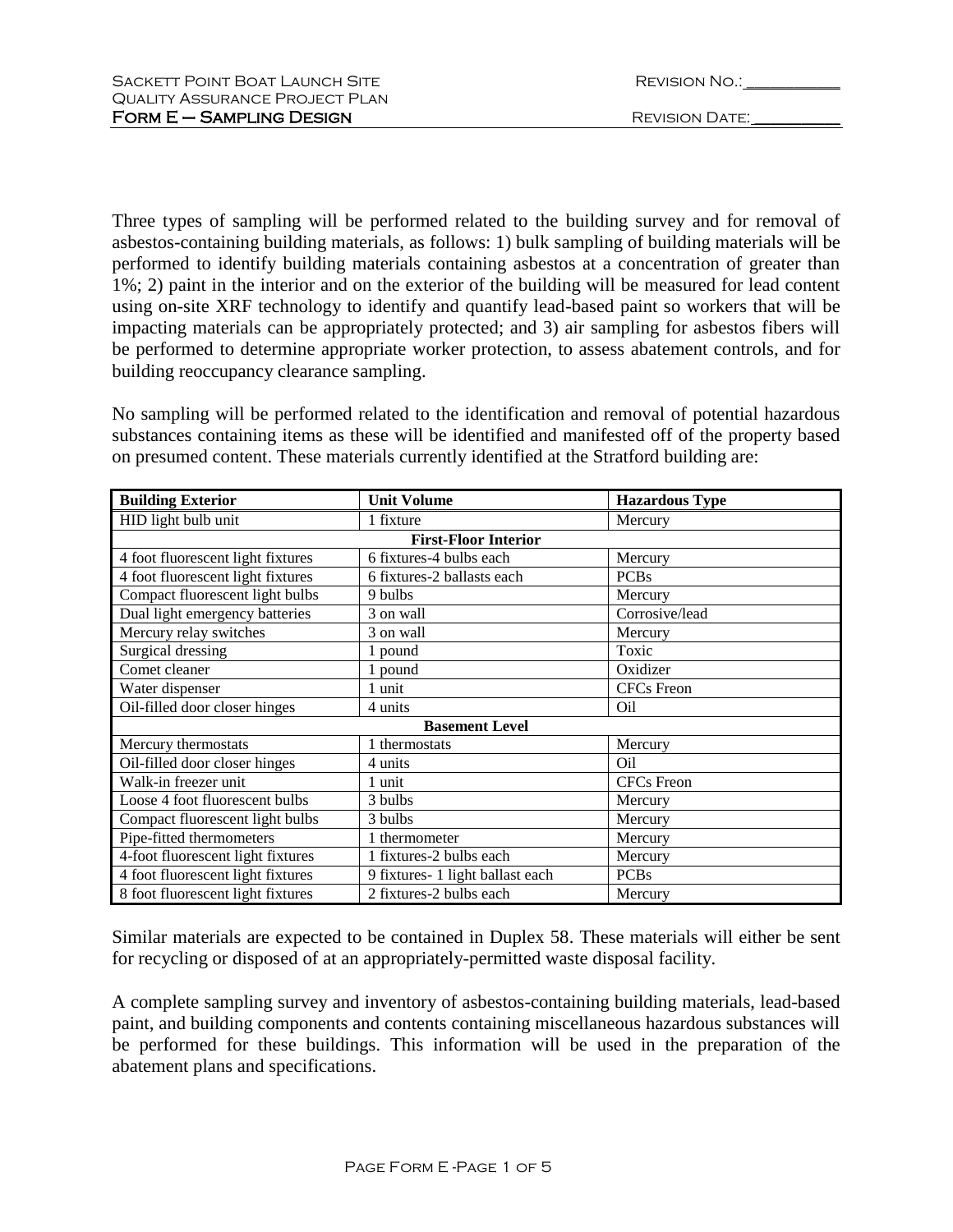| REVISION NO.: |  |
|---------------|--|
|               |  |

A Connecticut-Licensed Asbestos Inspector from TRC Environmental Corporation performed an initial non-sampling asbestos-containing materials assessment of the Stratford building and Duplex 58 in 1999. The asbestos-containing materials based upon this assessment in each of the buildings are estimated as follows:

# **Stratford Building**

| <b>Material</b>               | <b>Estimated Quantity</b> |
|-------------------------------|---------------------------|
| Pipe insulation               | $812 \overline{LF}$       |
| Ceiling tile debris on floors | 700 SF <sup>2</sup>       |
| Glue daubs on ceiling tile    | 8,300 SF                  |
| Window glazing and caulk      | 55 Windows                |
| Transite roof shingles        | 3,000 SF                  |
| Layered roofing/flashing      | 800 SF                    |

# **Duplex 58**

| <b>Material</b>          | <b>Estimated Quantity</b> |
|--------------------------|---------------------------|
| Pipe insulation          | 272 LF                    |
| Floor tiles and mastic   | 912 SF                    |
| Window glazing and caulk | 42 Windows                |
| Transite roof shingles   | 3.600 SF                  |

Individuals conducting and supervising the asbestos sampling survey will be Asbestos Hazard Emergency Response Act (AHERA)/EPA trained, and Connecticut Department of Public Health licensed asbestos inspectors specifically trained to identify and sample building materials that may contain asbestos. TRC Connecticut-licensed asbestos inspectors will collect the bulk samples of suspect asbestos-containing building materials (ACM).

Prior to beginning sampling two asbestos air samples will be taken in each building to determine the background air asbestos concentration. Sampling personnel will wear personnel protection appropriate to the sampling results.

# **Bulk Sampling**

The asbestos inspection will be conducted in accordance with the Environmental Protection Agency (EPA) Asbestos National Emission Standard for Hazardous Air Pollutants (NESHAP) regulations for building demolitions or renovations (40 CFR 61 Subpart M). The quantity of samples collected and analyzed will meet the NESHAP and AHERA requirements.

 $\overline{a}$ 

 $<sup>1</sup>$  Linear feet</sup>

<sup>&</sup>lt;sup>2</sup> Square feet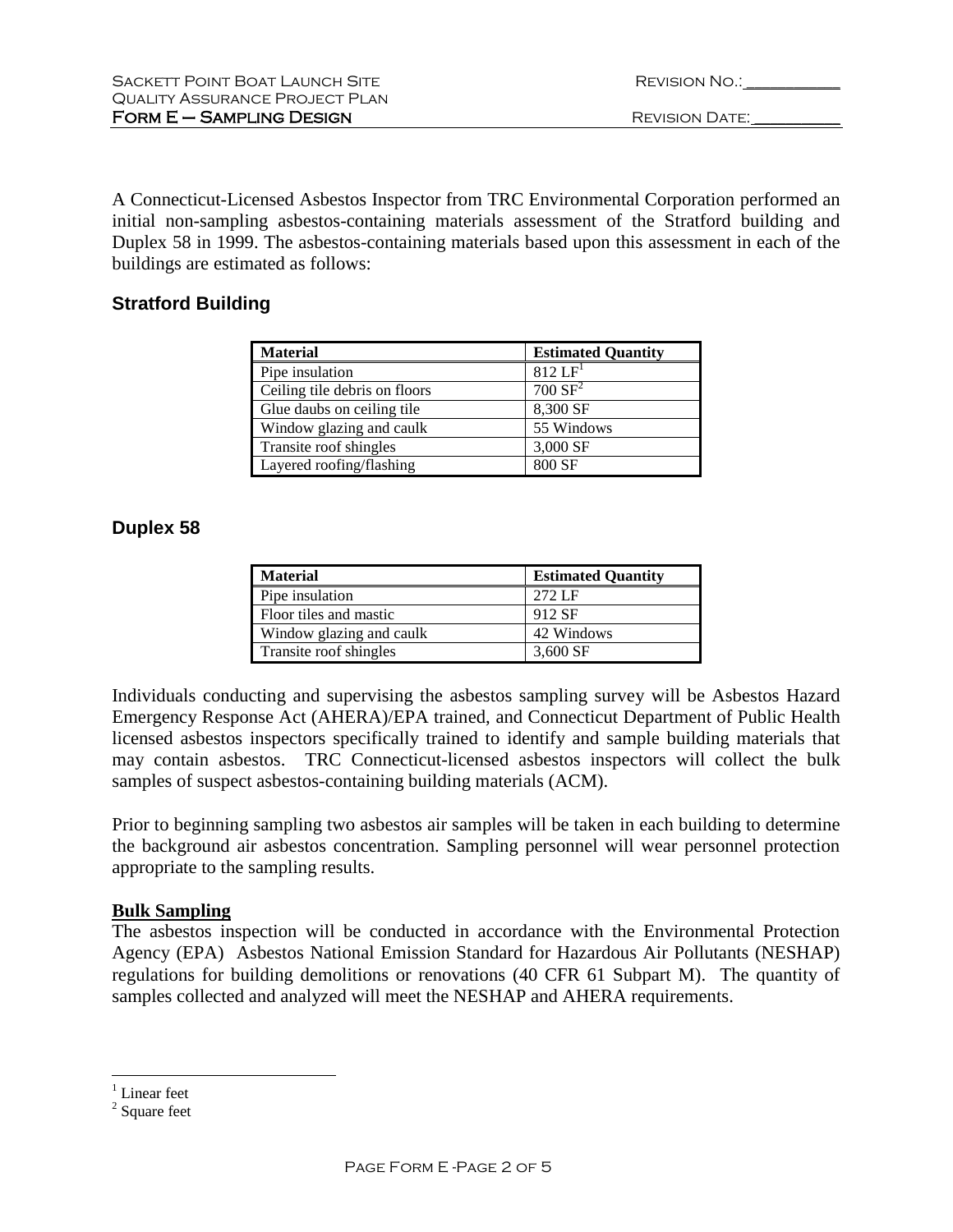| REVISION NO.: |  |
|---------------|--|
|               |  |

Asbestos bulk samples will be collected in accordance with the guidelines established by EPA AHERA (40 CFR 763), OSHA 29 CFR 1926.1101, and EPA Asbestos NESHAP 40 CFR 61, Subpart M. Specifically, samples will be collected in accordance AHERA Federal Regulations Chapter 40, Part 763, Subpart E, Sections 763.86 and 763.87(c)(2) as detailed below.

Materials will be classified into one of three categories: surfacing material, thermal system insulation, and miscellaneous material and sampled as follows:

# **§ 763.86 Sampling.**

**(a)** *Surfacing material.* **An accredited inspector shall collect, in a statistically random manner that is representative of the homogeneous area, bulk samples from each homogeneous area of friable surfacing material that is not assumed to be ACM, and shall collect the samples as follows: (1) At least three bulk samples shall be collected from each homogeneous area that is 1,000 ft<sup>2</sup> or less, except as provided in § 763.87(c)(2). (2) At least five bulk samples shall be collected from each homogeneous area that is greater than 1,000**   $ft^2$  but less than or equal to 5,000  $ft^2$ , except as provided in § 763.87(c)(2). (3) At least seven **bulk samples shall be collected from each homogeneous except as provided in § 763.87(c)(2).**

**(b)** *Thermal system insulation.* **(1) Except as provided in paragraphs (b) (2) through (4) of this section and § 763.87(c), an accredited inspector shall collect, in a randomly distributed manner, at least three bulk samples from each homogeneous area of thermal system insulation that is not assumed to be ACM. (2) Collect at least one bulk sample from each homogeneous area of patched thermal system insulation that is not assumed to be ACM if the patched section is less than 6 linear or square feet. (3) In a manner sufficient to determine whether the material is ACM or not ACM, collect bulk samples from each insulated mechanical system that is not assumed to be ACM where cement or plaster is used on fittings such as tees, elbows, or valves, except as provided under § 763.87(c)(2). (4) Bulk samples are not required to be collected from any homogeneous area where the accredited inspector has determined that the thermal system insulation is fiberglass, foam glass, rubber, or other non-ACBM.**

**(c)** *Miscellaneous material.* **In a manner sufficient to determine whether material is ACM or not ACM, an accredited inspector shall collect bulk samples from each homogeneous area of friable miscellaneous material that is not assumed to be ACM.**

**(d)** *Nonfriable suspected ACBM.* **If any homogeneous area of nonfriable suspected ACBM is not assumed to be ACM, then an accredited inspector shall collect, in a manner sufficient to determine whether the material is ACM or not ACM, bulk samples from the homogeneous area of nonfriable suspected ACBM that is not assumed to be ACM.**

**763.87 Analysis.**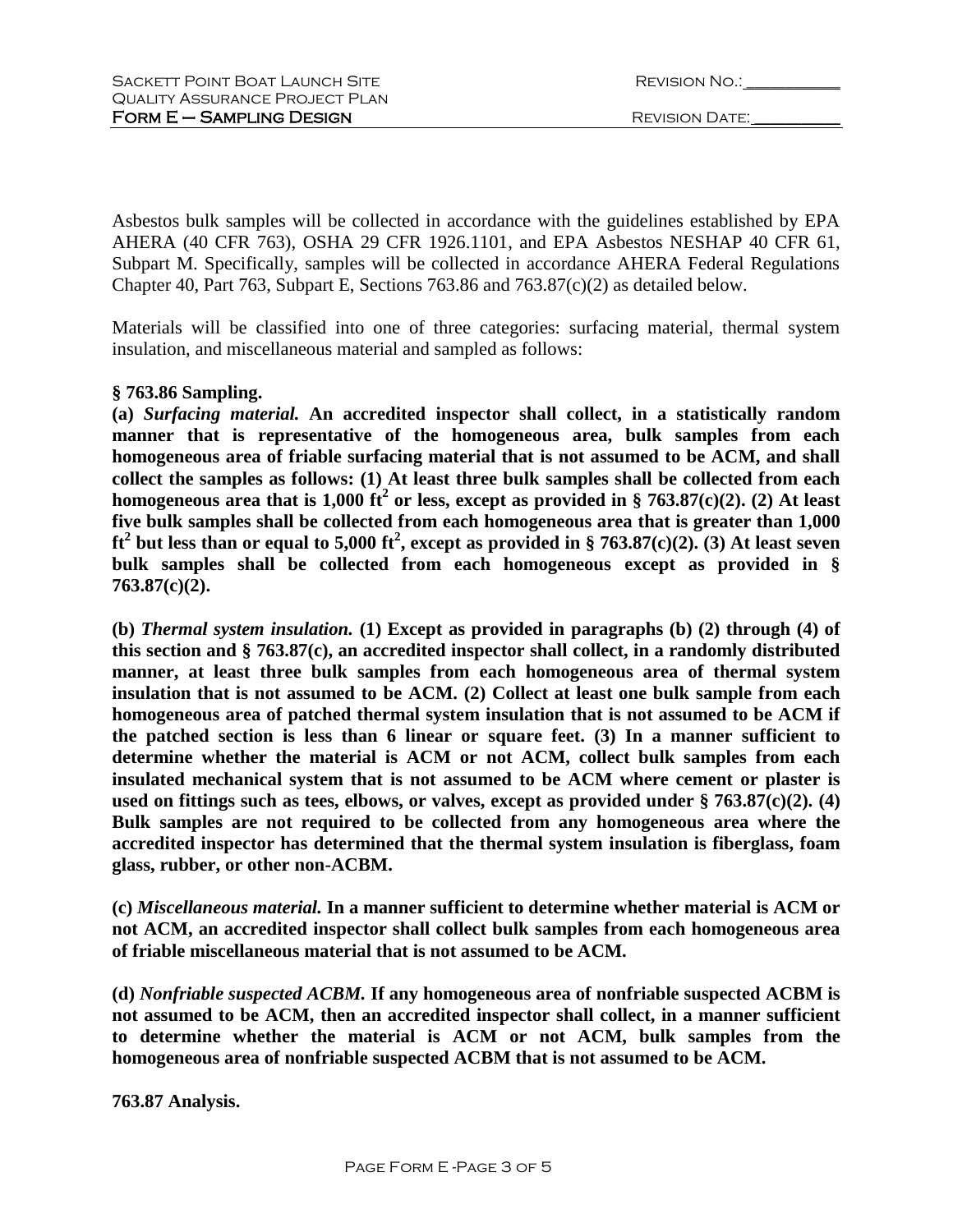| REVISION NO.: |  |
|---------------|--|
|               |  |

**(c) (2) A homogeneous area shall be determined to contain ACM based on a finding that the results of at least one sample collected from that area shows that asbestos is present in an amount greater than 1 percent.**

**A homogeneous area is considered not to contain ACM only if the results of all samples required to be collected from the area show asbestos in amounts of 1 percent or less. (2) A homogeneous area shall be determined to contain ACM based on a finding that the results of at least one sample collected from that area shows that asbestos is present in an amount greater than 1 percent.** 

Asbestos bulk samples analyzed for asbestos will be by laboratories accredited by the National Voluntary Laboratory Accreditation Program (NVLAP) and the State of Connecticut Department of Public Health (CTDPH).

Prior to initiating the building inspection, TRC's project manager/field supervisor, who is a Connecticut licensed Asbestos Inspector/Management Planner and Asbestos Project Designer, will develop a sampling strategy with his Connecticut licensed asbestos inspectors. The sampling strategy will include a review of materials to be sampled, designate the homogenous areas, and determine probable sampling locations. These locations will be marked on a building plan/diagram.

All asbestos bulk sample locations will be documented on building diagrams, labeled on the building material sampled, and documented on the chains-of-custody. Equipment used may include utility knife, wood chisel, scraper, steel trowel, etc.; and amended water mist spray bottles. All non-disposable equipment involved in field sampling will be decontaminated prior to and after sampling. To prevent cross-contamination between samples, the tools used during asbestos sampling will be cleaned with water and wiped dry prior to the collection of each bulk sample.

Bulk asbestos samples will consist of approximately 1 square inch of material to be tested. The sample will be sealed in a plastic bag. There is no holding time for asbestos. There are no preparation or preservative requirements.

# **Air Sampling**

Asbestos air sample collection will be performed in accordance with NIOSH Method 7400 - Asbestos and Other Fibers by PCM, NIOSH Method 7402 - Asbestos by TEM, or the AHERA/CTDPH reoccupancy clearance protocols for TEM clearance testing in 40 CFR Part 763 Subpart E, Appendix A.

Personal exposure samples will be collected at a rate of 1.5-2.5 liters per minute (1.5-2.5 lpm) for a full workshift (6-8 hours) for a resulting total volume of approximately  $0.54$ -1.2 m<sup>3</sup>. The quantification limit for this volume should by less than the 8-hour time-weighted worker exposure limit of 0.1 fibers per cubic centimeter of air (f/cc).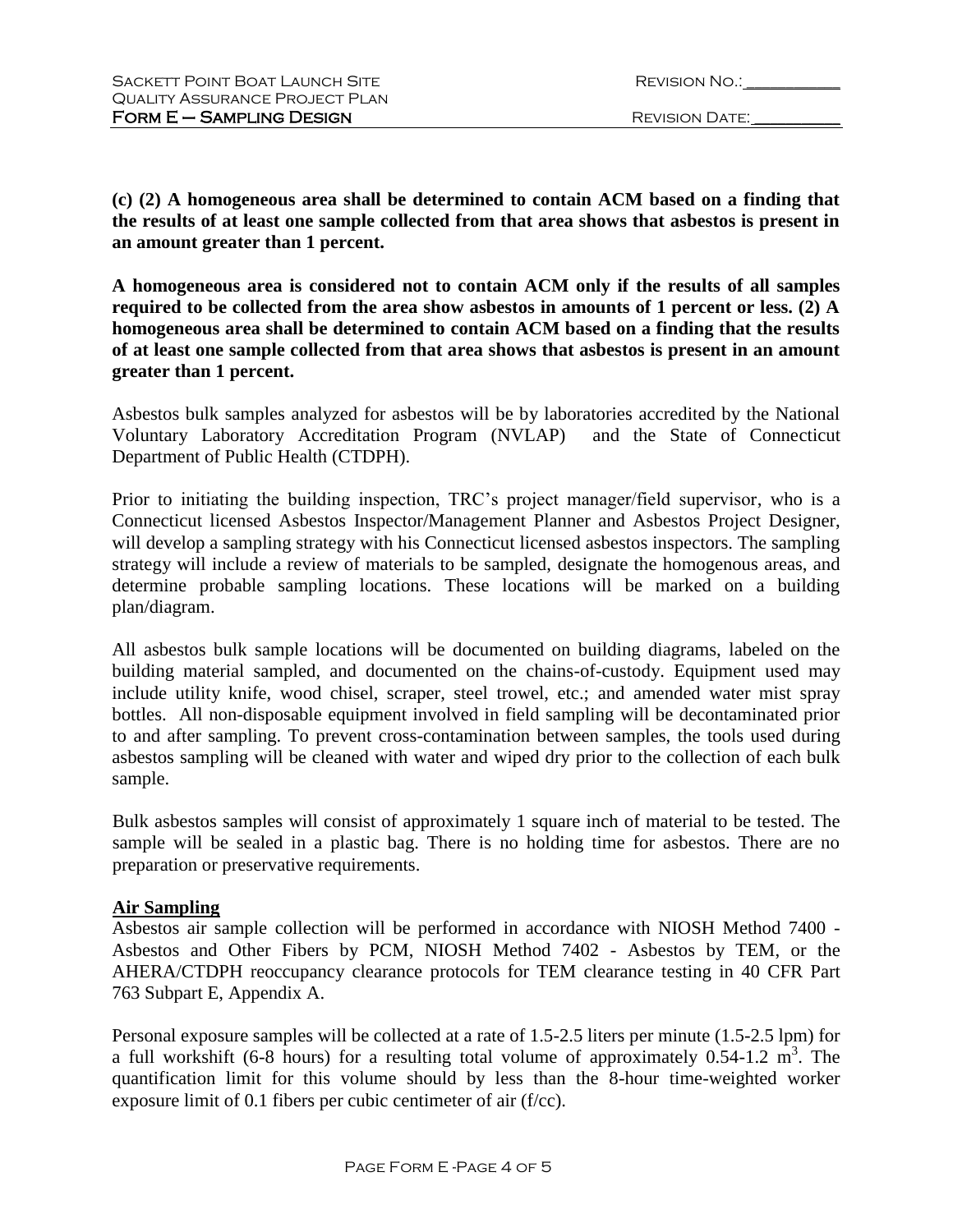| REVISION NO.: |  |
|---------------|--|
|               |  |

Air volumes taken for clearance sampling shall be sufficient to accurately determine (to a 95 percent probability) fiber concentrations to 0.01 f/cc of air via PCM or 70 s/mm<sup>2</sup> via TEM (1,200) liters), and shall be collected at 10 lpm for TEM and between 10-16 lpm for PCM.

Pump flow rates of each sampling pump, with a representative sampler in line, will be measured before and after sample collection with a field rotameter, precalibrated to a primary standard. A suitable rotameter will be connected to the filter inlet, the flow screw adjusted to the desired sampling value, and the flow rate observed on the rotameter will be verified as constant for a minimum of 20 seconds. Flow rates will be recorded on Field Sampling Data Sheets.

Immediately prior to collecting samples, the sampler will be fastened to a location (e.g., on a tripod for indoor samples or attached to the inspector for personal air samples) near the individual's breathing zone (approximately four to six feet above grade). The top cover of the filter cassette cowl extension ("open face") will be removed and positioned "face down" in the sampler.

At the end of the sampling period, the top cover and small end caps are replaced. Samples are transported upright to the laboratory in a rigid container with packing material to prevent jostling or damage. To avoid electrostatic forces from causing fiber loss from the sampling filter, untreated polystyrene foam will not be used for any of the shipping container materials for asbestos samples.

Equipment and supplies utilized with this sampling approach are as follows:

- Low Flow, battery-powered Personal Sampling Pump (or equivalent) 1.5-2.5 lpm for personnel protection sampling
- Battery Pack Rechargeable lithium ion battery pack (or equivalent), fitted with a belt clip, compatible with the personal sampling pump.
- $\triangleright$  High Volume, electric Sampling Pump 10-16 lpm for clearance air sampling.
- Filters/Asbestos analysis Open-faced mixed cellulose ester membrane filters, 25 mm, 0.8µm pore size (PCM) or 0.45 µm pore size (TEM), with a non-conductive cowl, suitable for connection with the personal/clearance monitoring pump system.
- Low Flow and High Flow Rotameters pre-calibrated to primary standards.

# Field Quality Control Samples – Bulk Sampling

Duplicate sampling of homogeneous materials is an integral part of the AHERA bulk sampling protocol and shall be followed per the protocol.

# Field Quality Control Samples – Air Sampling

A minimum of two field blanks or 10% will be collected each day in accordance with NIOSH 7400.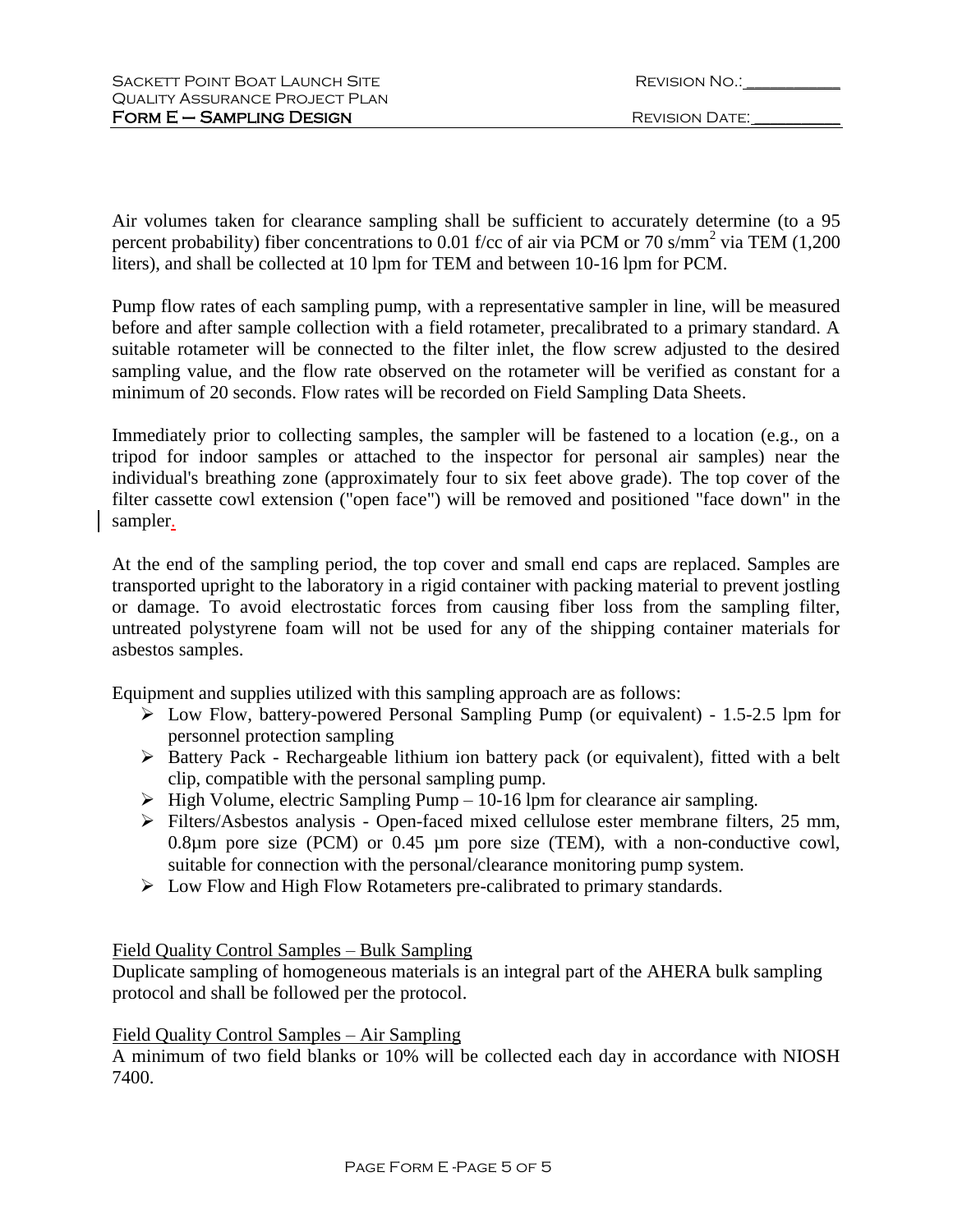#### **Asbestos Bulk Samples**

All collected bulk asbestos samples shall be initially analyzed by the Polarized Light Microscopy (PLM) Method, EPA Method 600/R-93/116.

Non friable organically bound (NOB) materials (e.g., floor tile, mastics, window glazing, and roofing materials) are difficult to analyze by PLM and these samples will have additional confirmatory analysis by transmission electron microscopy (TEM) via EPA/600/R-93/116 Section 2.5, if PLM analyses are negative. It is estimated that one hundred forty (140) bulk samples will be collected for analysis by PLM and fifty (50) of these samples may require additional analysis by TEM.

Building plaster will be analyzed by specific procedures within the EPA PLM method EPA/600/R-93/116, July 1993. These specific procedures have been developed and tested by the laboratory that will perform the PLM testing (TRC's laboratory), the State of Connecticut Department of Health, and EPA Region 1. The reason for these specific procedures is to improve the accuracy of analyses for determining asbestos in plaster when the content of asbestos is expected to be near 1%, which is usually the case for historical on-the-job batch mixing of plaster. This procedure is as follows:

**This recommended best practice neither intends to, nor authorizes, deviations from the EPA-approved "Test Method, Method for the Determination of Asbestos in Bulk Building Materials, June 1993, (EPA/600/R-93/116, July 1993). This Recommended Best Practices for Analyzing Low Concentration Plaster Bulk Asbestos Samples identifies specific practices and procedures identified in EPA/600/R-93/116, July 1993 that when followed should result in improved precision and accuracy when analyzing low concentration plaster bulk asbestos samples.** 

**This recommend best practice contains direct quotations from EPA/600/R-93/116, July 1993. Direct quotations are in italics with the section and page number(s) given.**

**This recommended best practice for low level bulk asbestos samples has been developed because** *the diversity of bulk materials necessitates the use of several different methods of sample preparation and analysis, Section 1.0 Introduction, page 1.*

**Specifically this recommended best practice for low level bulk asbestos samples has been developed because: 1) plaster often contains concentrations of asbestos fibers near the regulatory standard for asbestos-containing materials of 1%, as a consequence, precise and accurate analyses are crucial for proper regulatory classification, and 2) achieving appropriate homogeneity of plaster samples requires particular care.**

*The precision and accuracy of the technique* **(i.e., this proposed gravimetric method)** *are dependent upon the homogeneity of the material, the accuracy of the weight measurements,*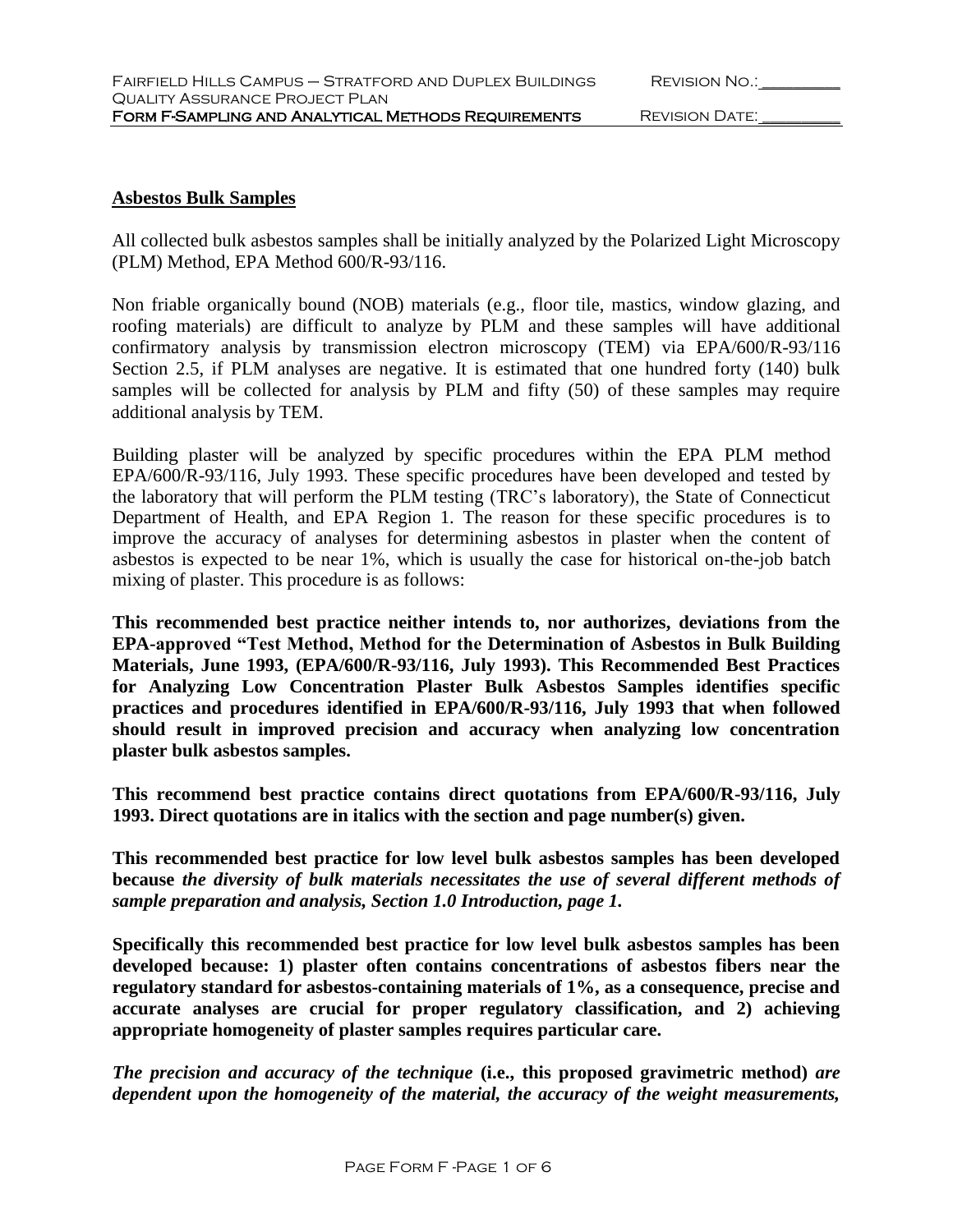| FAIRFIELD HILLS CAMPUS - STRATFORD AND DUPLEX BUILDINGS |
|---------------------------------------------------------|
| QUALITY ASSURANCE PROJECT PLAN                          |
| FORM F-SAMPLING AND ANALYTICAL METHODS REQUIREMENTS     |

REVISION DATE: \_\_\_\_\_\_\_\_\_

*and the effectiveness of the sample reduction and filtering procedures. In practice, the precision can be equal to* **±***1%, and the accuracy at 1 wt% asbestos can be less than or equal to*  **±***10% relative, Section2.0 Methods, 2.3 Gravimetry, 2.3.3 Quantitation, page 25.* **Because this precision and accuracy is at the limit of acceptable precision and accuracy for samples containing asbestos in the 1% range, extreme care must be taken in the procedures and techniques utilized for the analysis of plaster samples.** 

#### *Applicable Definitions, Appendix A Glossary of Terms*

*Accuracy – The degree of agreement of a measured value with the true or expected value. Homogeneous – Uniform in composition and distribution of all components of a material, such that multiple sub samples taken for analysis will contain the same components in approximately the same relative concentrations.*

*Heterogeneous – Lacking uniformity in composition and or distribution of material; component is not uniform. Does not satisfy the conditions stated for homogeneous; e.g., layered or in clumps, very coarse-grained, etc.*

*Precision - The degree of mutual agreement characteristic of independent measurements as the result of repeated application of the process under specified conditions. It is concerned with the variability of results.*

#### **Analysis Procedure Steps**

- **1. Sample Volume**
- **2. Initial Stereoscopic Examination**
- **3. Drying**
- **4. Separation of Layers**
- **5. Homogenization I**
- **6. Gravimetry (Ashing & Acid Dissolution)**
- **7. Post Gravimetric Reduction Stereoscopic Examination**
- **8. Homogenization II**
- **9. PLM Identification**
- **10. Point Count Quantification**
- **11. % Asbestos Calculation**

### **Recommended Best Practices**

**1. Sample Volume**

**Plaster base coat sample size should be approximately one cubic inch (15cc). A smaller size may be suitable for skim coats and spray plasters.** *Generally, samples of insufficient volume should be rejected, and further analysis curtailed until the client is contacted. The quantity of sample affects the sensitivity of the analysis and reliability of the quantitation steps. If there is a question whether the sample is representative due to inhomogeneity, the sample should be rejected, at least until contacting the client to see if: 1) the client can provide more material or 2) the client wishes the laboratory to*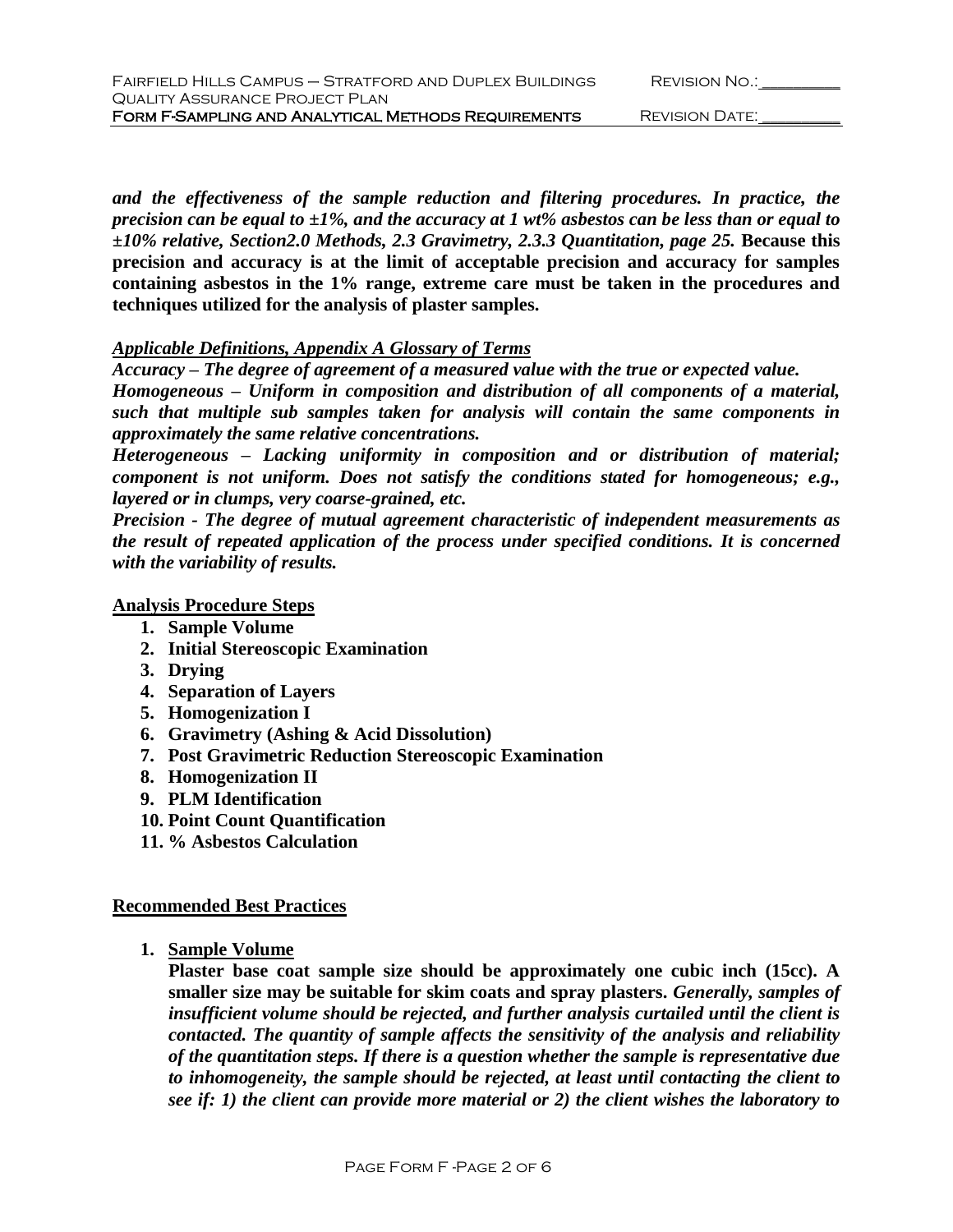| <b>REVISION NO.:</b> |  |
|----------------------|--|
|                      |  |

*go ahead with the analysis, but with the laboratory including a statement on the limited sensitivity and reliability of quantitation. If the latter is the case, the report of analysis should state that the client was contacted, that the client decided that the lab should use*  less material than recommended by the method, and that the client acknowledges that *this may have limited the sensitivity and quantitation of the method. At the time the client is contacted about the material, he or she should be informed that a statement reflecting these facts will be placed in the report, Section 2.0 Methods, 2.1 Stereomicroscopic Examination, page 3.*

# **2. Initial Stereoscopic Examination**

*No sample preparation should be undertaken before initial stereomicroscopic examination, Section 2.0 Methods, 2.1 Stereomicroscopic Examination, 2.1.5 Procedures, 2.1.5.1 Sample Preparation, page 5.*

**Conduct an initial stereoscopic examination of the sample as outlined in EPA/600/R-93/116, Section 2.1.** *Samples should be examined with a simple stereomicroscope by viewing multiple fields of view over the entire sample. The whole sample should be observed after placement in a suitable container (watchglass, weigh boat, etc.) substrate. Samples that are very large should be subsampled. The sample should be probed, by turning pieces over and breaking open large clumps. The purpose of the stereomicroscopic analysis is to determine homogeneity, texture, friability, color, and the extent of fibrous components of the sample. Homogeneity refers to whether each subsample made for other analytical techniques (e.g. the "pinch" mount used for the PLM analysis), is likely to be similar or dissimilar. Texture refers to size, shape and arrangement of sample components, Section 2.0 Methods, 2.1 Stereomicroscopic Examination, 2.1.5 Procedures, 2.1.5.2 Analysis, page 6.* **Texture's constituents' relative particle sizes are particularly important in the precision and accuracy of plaster samples.**

*Each layer or material should be checked for homogeneity during the stereomicroscopic analysis to determine the extent of sample preparation and homogenization necessary for successful PLM or other analysis. Fibers and other components should be removed for further qualitative PLM examination, Section 2.0 Methods, 2.1 Stereomicroscopic Examination, 2.1.5 Procedures, 2.1.5.2 Analysis, page 7.*

*Stereomicroscopic examination should typically be performed again after any change or major preparation (ashing, acid dissolution, milling, etc.) to the sample, Section 2.0 Methods, 2.1 Stereomicroscopic Examination, 2.1.5 Procedures, 2.1.5.2 Analysis, page 7.* **Observations of homogeneity, texture (size, shape, and arrangement of sample components), and preliminary fiber identification, made after each**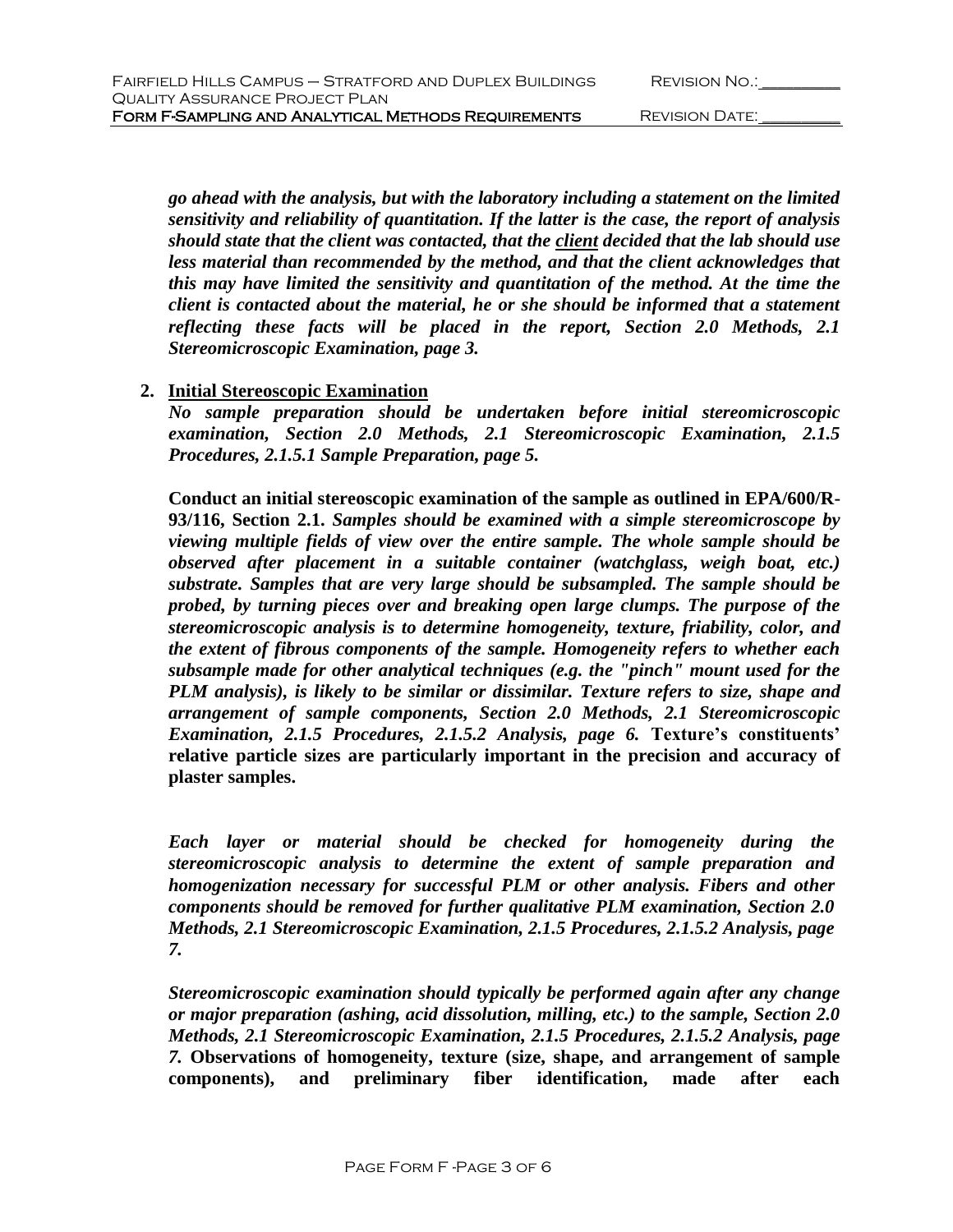**stereomicroscopic examination should be recorded, and included in the sample analysis report provided to the client.**

**3. Drying**

**Dry the sample as outlined in EPA/600/R-93/116, Section 2.3.5.1 to remove moisture from the sample such that gravimetric measurements will not be influenced. Drying Temperature should not exceed 60 degrees C.**

**4. Separation of Layers**

For samples composed of distinct layers each layer must be separated and analyzed **individually as outlined in EPA/600/R-93/116, Section 2.1.5.2 and as stipulated in Federal Register Publications from the USEPA** *Asbestos NESHAP Clarification Regarding Analysis of Multi-Layered Systems***, January 5, 1994 and December 19, 1995.**

**5. Homogenization I**

**Homogenize each sample prior to further preparation/analysis as outlined in EPA/600/R-93/116, Section 2.3.5.2 to help increase the effectiveness of the gravimetric techniques, to ensure any subsample material removed for analysis will more likely be representative of the entire sample, and to reduce variations in grain/particle size. The primary purpose of this initial homogenization is to prepare the sample for gravimetric ashing and acid dissolution, and to reduce constituent variations in grain/particle size, optimally to a 1:1 ratio.**

**Special care must be taken in the homogenization of plaster samples that contain significant matrix particles that are large relative to asbestos fiber diameters (e.g., sand particles in plaster base coat samples). A PLM asbestos area percent determination will not approximate a volume or weight percentage unless all the sample constituents are of similar size. The homogenization technique should be chosen such that asbestos fibers are not destroyed during the process.**

# **6. Gravimetry (Ashing & Acid Dissolution)**

**Perform gravimetric reduction via both Ashing and Acid Dissolution techniques as outlined in EPA/600/R-93/116, Sections 2.3.6 and 2.3.8. Initial subsample weight should be >0.5 g. Ashing should be performed at 480 degrees C for 4 to 6 hours. Acid Dissolution should utilize concentrated HCl to completely soak the material and allow the reaction to proceed to completion (~5-10 minutes), then dilute with distilled water, and filter onto a pre-weighed 0.4-0.45 micron polycarbonate or mixed cellulose ester filter. Perform ashing first, followed by acid dissolution. Track weight removals from the sample/residue as noted to allow for gravimetric weight corrections to the % asbestos content reported. All weight reductions, PLM results, and the final sample asbestos content calculations should be recorded in a**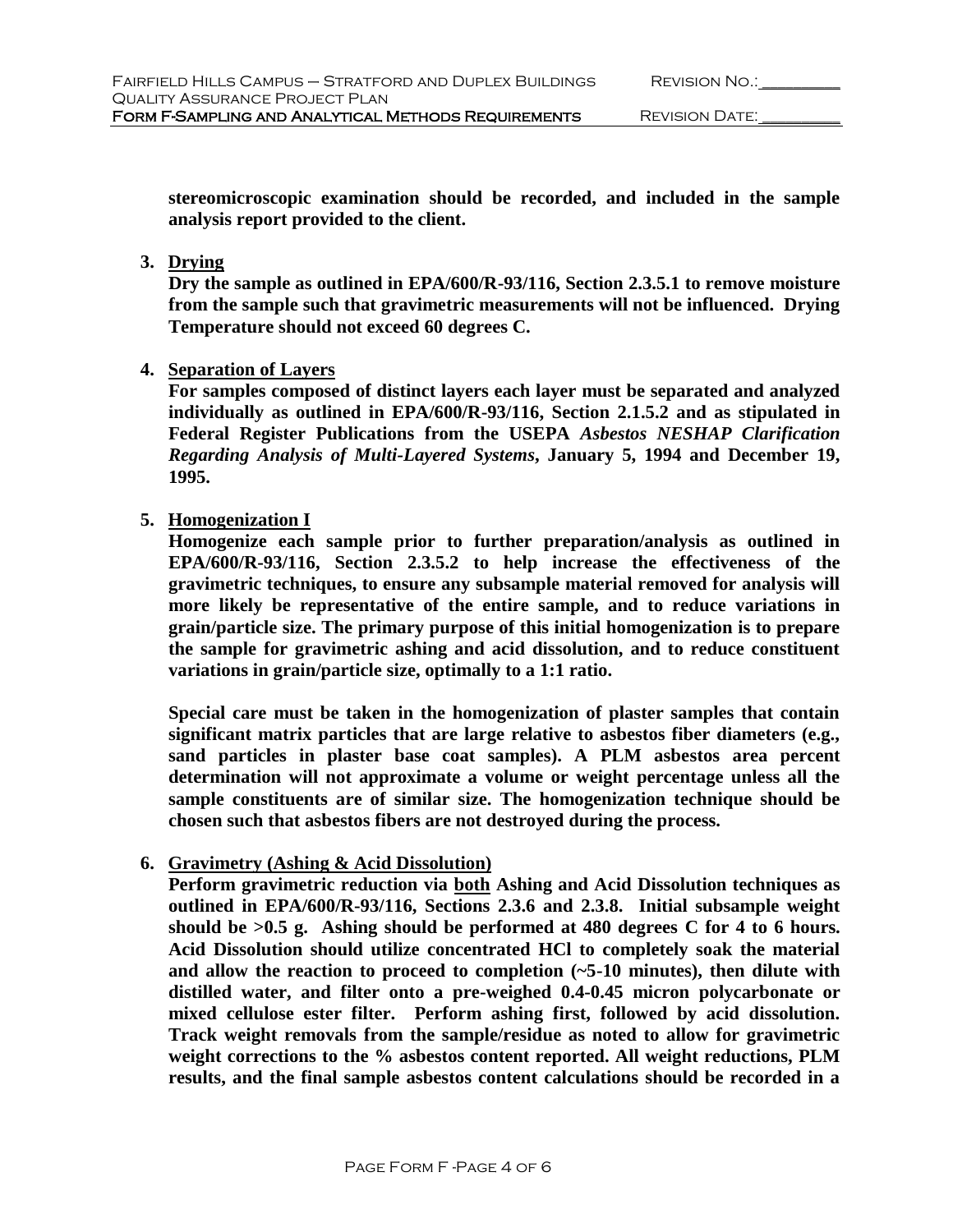**standard table and provided to the client with the final result. An example table is attached.**

## **7. Post Gravimetric Reduction Stereoscopic Examination**

**Conduct a stereoscopic examination in accordance with the initial stereoscopic examination procedures. The primary purpose of this post-gravimetric examination is to observe and record the characteristics of the sample gravimetric residue to determine if the sample is homogenous, and grain size variation is limited, such that the sample is prepared appropriately for effective PLM analysis.**

## **8. Homogenization II**

**Upon the performance of the post gravimetric reduction stereoscopic examination, if the analyst observes that the sample constituents contain significant variations in grain/particle size, the subsample should be voided and the sample preparation technique re-initiated from Step 5 above, with further care exercised in homogenizing the subsample to reduce particle size variation. If after repeat attempts, the sample constituent particle size variation cannot be reduced to a ratio of less than two without destroying asbestos fibers, it should be noted that optimum sample preparation was not possible, with the laboratory including a statement on the limited sensitivity and reliability of quantitation.**

### **9. PLM Identification**

**Identify asbestos fibers via Polarized Light Microscopy Techniques as outlined in EPA/600/R-93/116, Section 2.2.**

# **10. Point Count Quantification**

**Quantify asbestos content (% projected area) using Point Counting Procedures outlined in EPA/600/R-93/116, Section 2.2.5.2.2, with the following stipulations:**

- **Use only a cross-line reticle (not a Chalkly point array), as preferred in the EPA Method, as it requires the scanning of most, if not all of the slide area, thereby minimizing bias that might result from lack of homogeneity in the slide preparation, and when point counting is used, the detection limit is directly proportional to the amount of sample analyzed.**
- **A minimum of 600 non-empty counts (eight slide mounts with 75 counts each) per sample is required, as accuracy and precision improve with number of counts.**

**Point count quantification is preferred to visual area estimation, as point counting introduces less analyst bias than visual area estimation, is not dependent on analysts experience with estimation based on comparison to calibration slides, and studies have indicated visual estimation tends to overestimate asbestos content. In addition, the USEPA Asbestos NESHAP Standard requires point count quantification in samples where the asbestos content is below 10% (unless presumed as >1%), and in**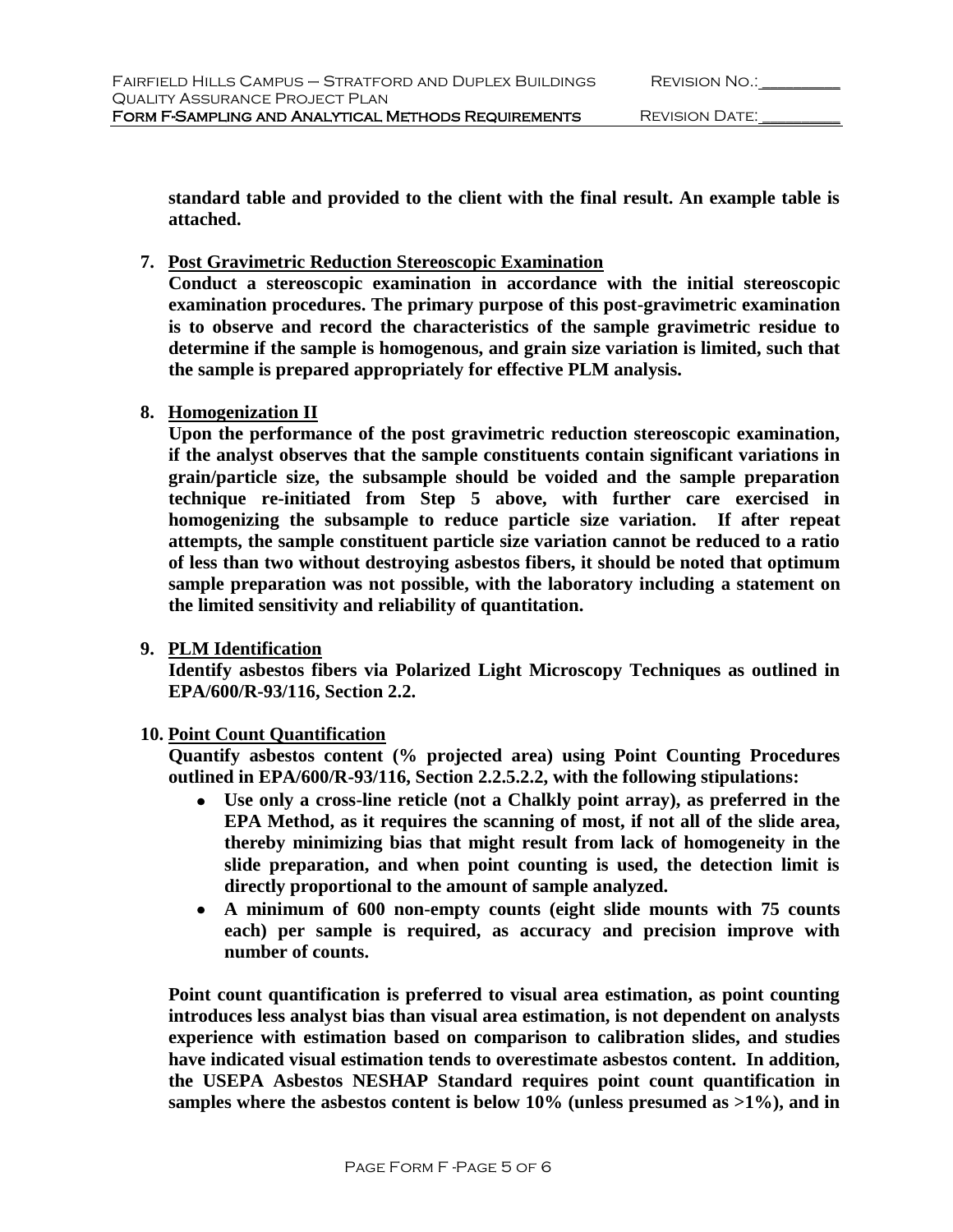**the USEPA Memo of May 8, 1991, Clarification of Asbestos NESHAP Requirement to Perform Point Counting, the USEPA states, "… if a result obtained by point count is different from a result obtained by visual estimation, the point count result will be used."**

## **11. % Asbestos Calculation**

**Report the sample % asbestos content using the results of the point count, corrected for % weight removed during the gravimetric preparation. Include such calculations with the final report.**

### **Asbestos Air Samples**

Air samples to be analyzed for asbestos content shall be collected and analyzed in accordance with either the NIOSH Method 7400, Asbestos and Other Fibers by PCM, Fourth Edition 8/15/94., NIOSH Method 7402, Asbestos by TEM, or the AHERA/CTDPH reoccupancy clearance protocols for TEM clearance testing in 40 CFR Part 763 Subpart E, Appendix A, as appropriate for the type of sample collected.

## **Lead Paint XRF Measurements**

Lead paint analysis will not be considered definitive data. The purpose of the sampling is to identify lead-containing paint so that the contractor performing abatement activities can appropriately protect workers that may disturb this material in accordance with OSHA construction standards. Lead paint screening will be conducted by State of Connecticut licensed lead inspectors. The method used for the inspection will be X-Ray Fluorescence (XRF) utilizing an on-site Niton XL 309 L&K shell spectrum analyzer with a detection limit of 0.1 mg/cm<sup>2</sup>. Use of the Niton XL will be in accordance with the manufacturer's protocols for lead inspecting in construction settings dated 6/98 and the EPA/HUD Performance Characteristic Sheet (PCS) for the Niton. Representative measurements of the painted building components will be conducted throughout the subject buildings to determine the general presence of any detectable amounts of lead. The sampler will have specific Niton training and manufacturer certification.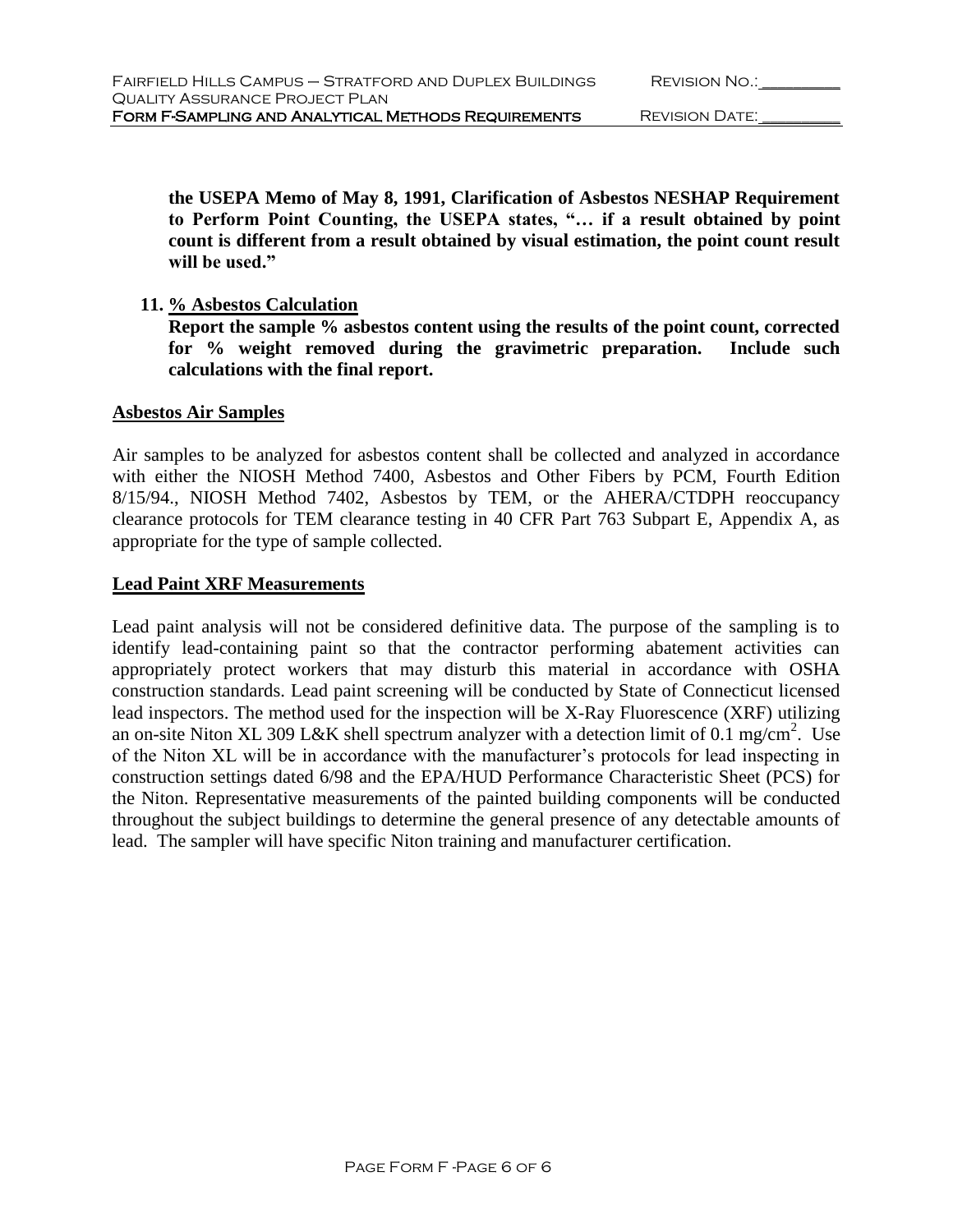| FAIRFIELD HILLS CAMPUS — STRATFORD AND DUPLEX BUILDINGS | REVISION NO.:  |  |
|---------------------------------------------------------|----------------|--|
| QUALITY ASSURANCE PROJECT PLAN                          |                |  |
| FORM G - PREVENTATIVE MAINTENANCE - FIELD EQUIPMENT     | REVISION DATE: |  |

The field supervisor will have the responsibility for ensuring that the field equipment preventative maintenance program is implemented and carried out. Field personnel will be responsible for daily field checks and for reporting any problems with the equipment. The maintenance schedule will follow the manufacturer's recommendations. Field personnel will also be responsible for ensuring that critical parts are included with the field equipment. Critical spare parts will be immediately available to reduce potential downtime. The inventory will primarily contain parts that are subject to frequent failure, have limited useful lifetimes, and/or cannot be obtained in a timely manner. Backup equipment will be available within 1-day shipment to avoid delays in the field schedule.

#### Air Sampling Media

Visually inspect upon receipt for breakage and cleanliness. Media must be accompanied by a certificate of analysis.

#### Air Sampling Pumps

Perform daily visual inspection for defective parts. Replace valves, diaphragm and damper every 2000 hours, or as needed. Replace the pump motor every 4500 hours, or as needed.

#### XRF Analyzer

Perform daily visual inspection for defective parts. Inspect sampling window and test guard for dirty parts between sample analyses. If dirty, clean or replace.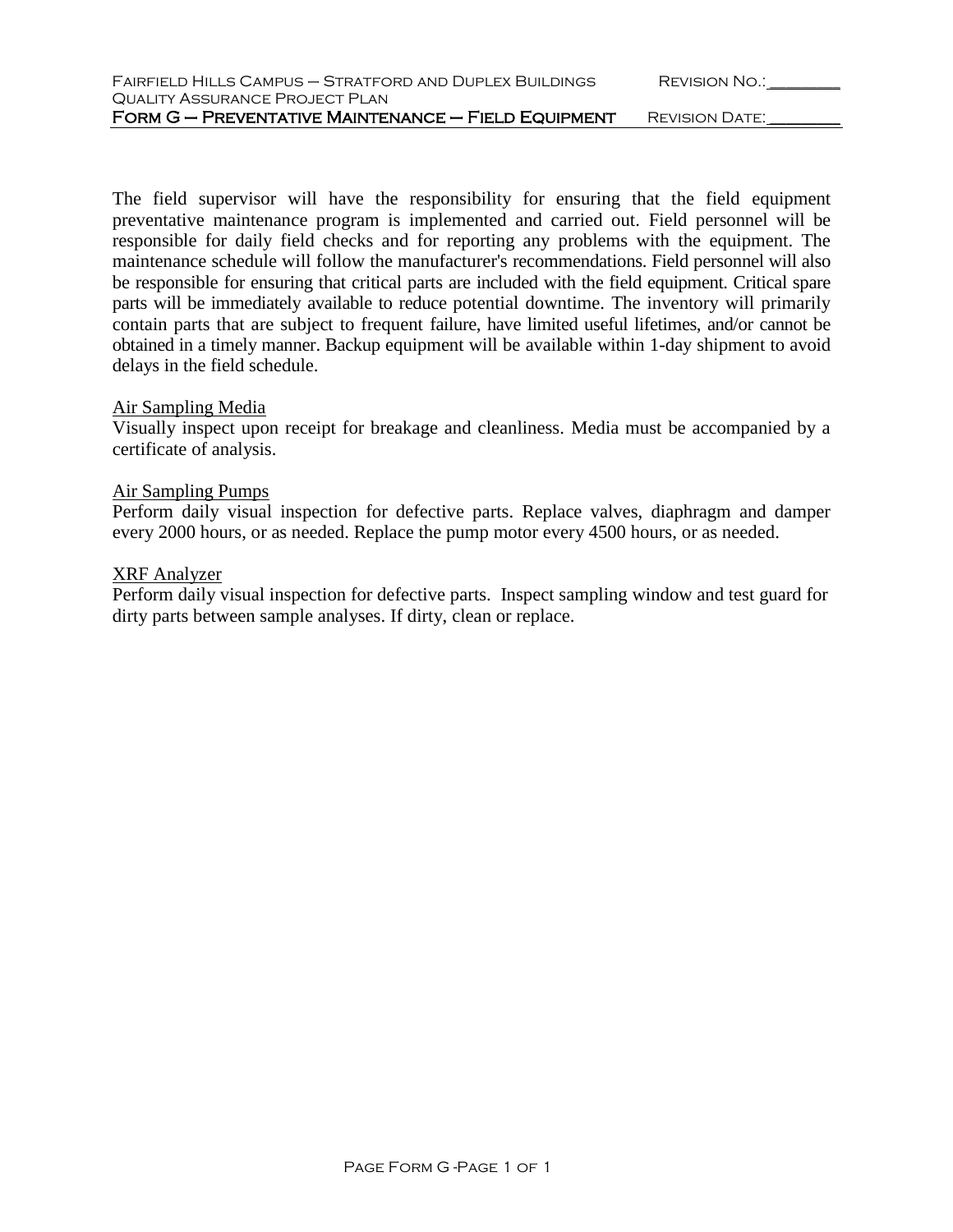A daily log, or equivalent documentation, will be used to record which instruments are calibrated each day (identified by manufacturer, and model number, and serial or specific unit identification number), the individual who performs the calibration, and any notes regarding the maintenance of the instrument.

A rotameter will be used to calibrate field sampling pumps. This will be performed each day prior to sampling and after sampling has been completed. RPD between pre and post flow rates must be  $\leq$ 20%. If greater than 20%, the pump should be serviced or replaced. The rotameter used for calibration will be calibrated semi-annually from a bubble buret/gilibrator primary standard.

A Niton XRF spectrum analyzer will be used to conduct the lead-based paint screening. Use of the Niton XL will be in accordance with the manufacturer's protocols for lead inspecting in construction settings, dated June 1998, and the EPA/HUD Performance Characteristic Sheet (PCS) for the Niton.

The XRF analyzer will be calibrated with NIST reference standards which will be supplied by NITON; this calibration will be performed in the field. The following procedure will be utilized in the calibration of the XRF:

- $\triangleright$  Allow the instrument to warm up.
- $\triangleright$  Perform the Energy Calibration Check: This is used to check that the XRF is operating within resolution and stability tolerances and provides a check on potential instrument drift. Perform instrument self calibration (equivalent to energy calibration) by pressing "Calibrate and Test" from the Main Menu. When ready, the instrument will display "ready to test". This must be performed at the beginning of the day, after the batteries are changed or the instrument is shut off, and any time the operator suspects the instrument is drifting.
- Perform Calibration Verification Checks: These are used to check the accuracy of the instrument. These checks must be performed at the beginning and end of testing and instrument. every four hours during the testing period - perform a calibration check with 3 NIST test standard sheets, each at different concentrations (including 0 mg/cm2 and two other levels). Verify results are within the specified QC limits. If outside QC limits, reset the instrument and repeat the measurement. If still outside the QC limits, contact NITON technical support.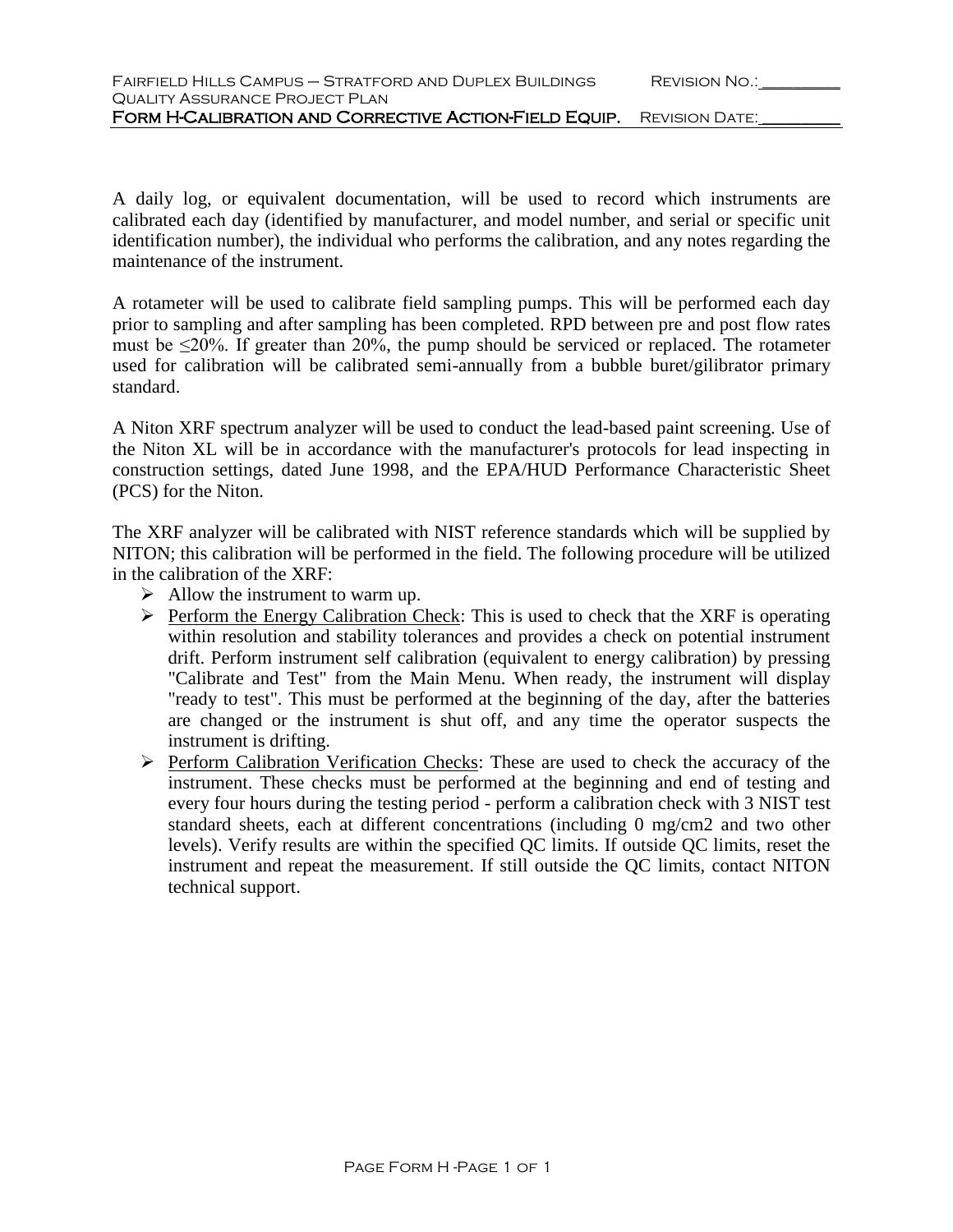PLM laboratory equipment maintenance will consist of a daily scope alignment and a daily contamination check.

Preventative maintenance for the TEM equipment shall consist of a daily inspection and alignment.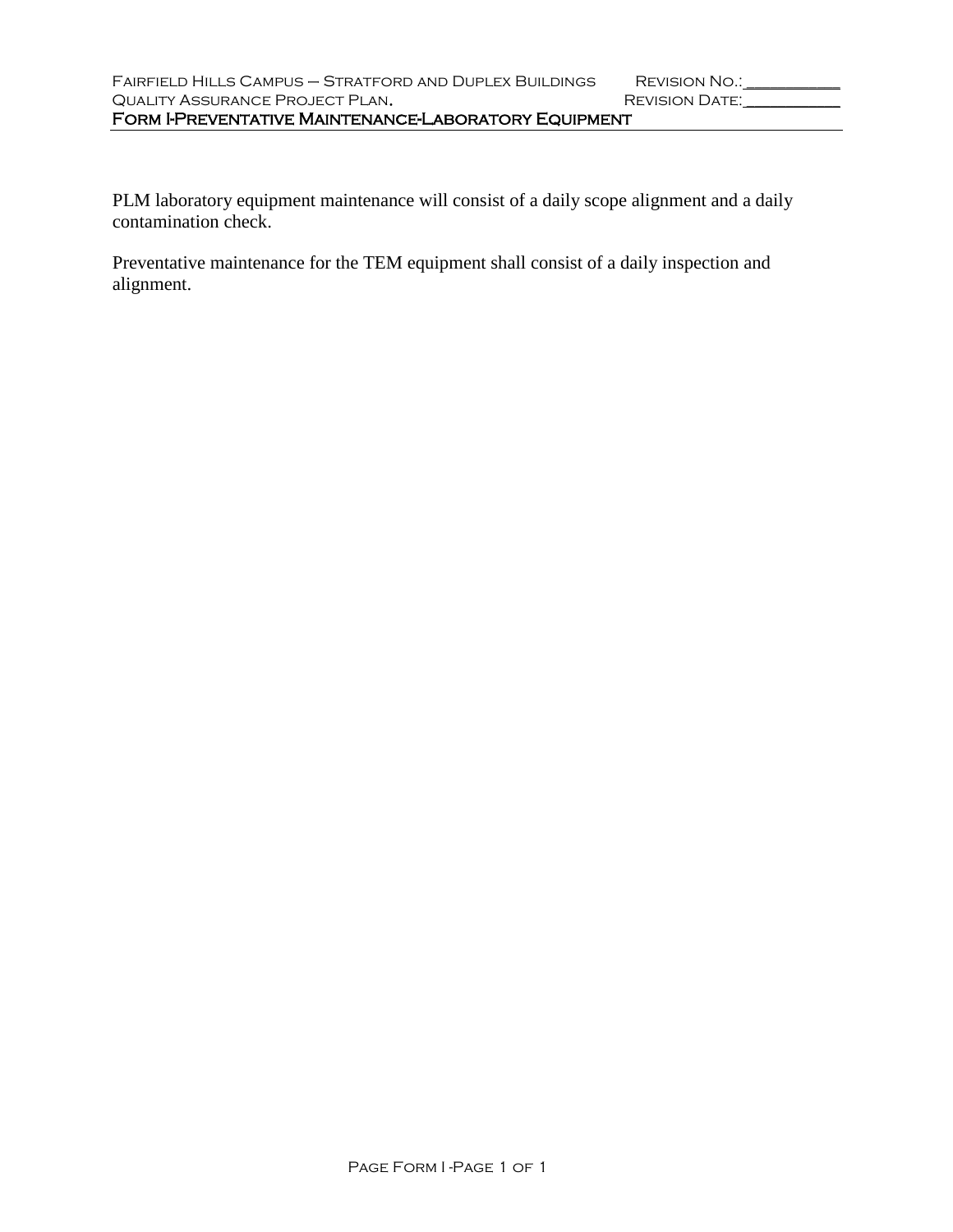Daily calibration of the PLM microscopes includes a check of the polarizer and analyzer to ensure they are at 90 degrees to each other, and centering of the condenser, the stage and objectives. Monthly calibrations include measuring the refractive indices of chrysotile, amosite, crocidolite, actinolite, anthophyllite and tremolite asbestos.

| <b>Calibration</b>      | Frequency               | <b>Acceptance Criteria</b>       | <b>Corrective Action</b> |
|-------------------------|-------------------------|----------------------------------|--------------------------|
| Al/Cu EDX spectrum      | Daily                   | Peaks centered at 1.48           | Calibrate instrument     |
|                         |                         | and 8.04, both within $+/-$      |                          |
|                         |                         | $0.02 \text{ keV}$               |                          |
| <b>SAED</b>             | As needed               | Cumulative 80%                   | Calibrate instrument     |
|                         |                         | accuracy rating for each         |                          |
|                         |                         | analyst                          |                          |
| Magnification           | Monthly                 | $2x$ SD must be $\leq 5\%$       | Perform necessary        |
|                         |                         | cumulative mean                  | equipment maintenance    |
| <b>Camera Constants</b> | Monthly                 | $2x$ SD must be $\leq 5\%$       | Perform necessary        |
|                         |                         | cumulative mean                  | equipment maintenance    |
| Chrystotile Beam Dose   | Monthly                 | Fibrils must be visible          | Perform necessary        |
|                         |                         | for a minimum of 15              | equipment maintenance    |
|                         |                         | seconds                          |                          |
| Spot Diameter           | Quarterly               | Variation of spot                | Perform necessary        |
|                         |                         | diameters must be $\langle 25\%$ | equipment maintenance    |
|                         |                         | of the mean                      |                          |
| <b>EDXA</b> Resolution  | Quarterly               | Mn K peak has                    | Perform necessary        |
|                         |                         | resolution less than or          | equipment maintenance    |
|                         |                         | equal to 175eV at full           |                          |
|                         |                         | width half maximum               |                          |
| Plasma Asher            | Quarterly               | Used to calculate time           | Perform necessary        |
|                         |                         | needed to remove 10%             | equipment maintenance    |
|                         |                         | of collapsed mixed               |                          |
|                         |                         | cellulose ester filter           |                          |
| Grid Opening            | Performed on 2% of the  | Variation of grid                | Perform necessary        |
| Measurement             | grid lot to determine   | openings must not be $>$         | equipment maintenance    |
|                         | average grid opening in | 5% of the mean                   |                          |
|                         | mm <sup>2</sup>         |                                  |                          |

Calibration of the TEM equipment shall consist of the following: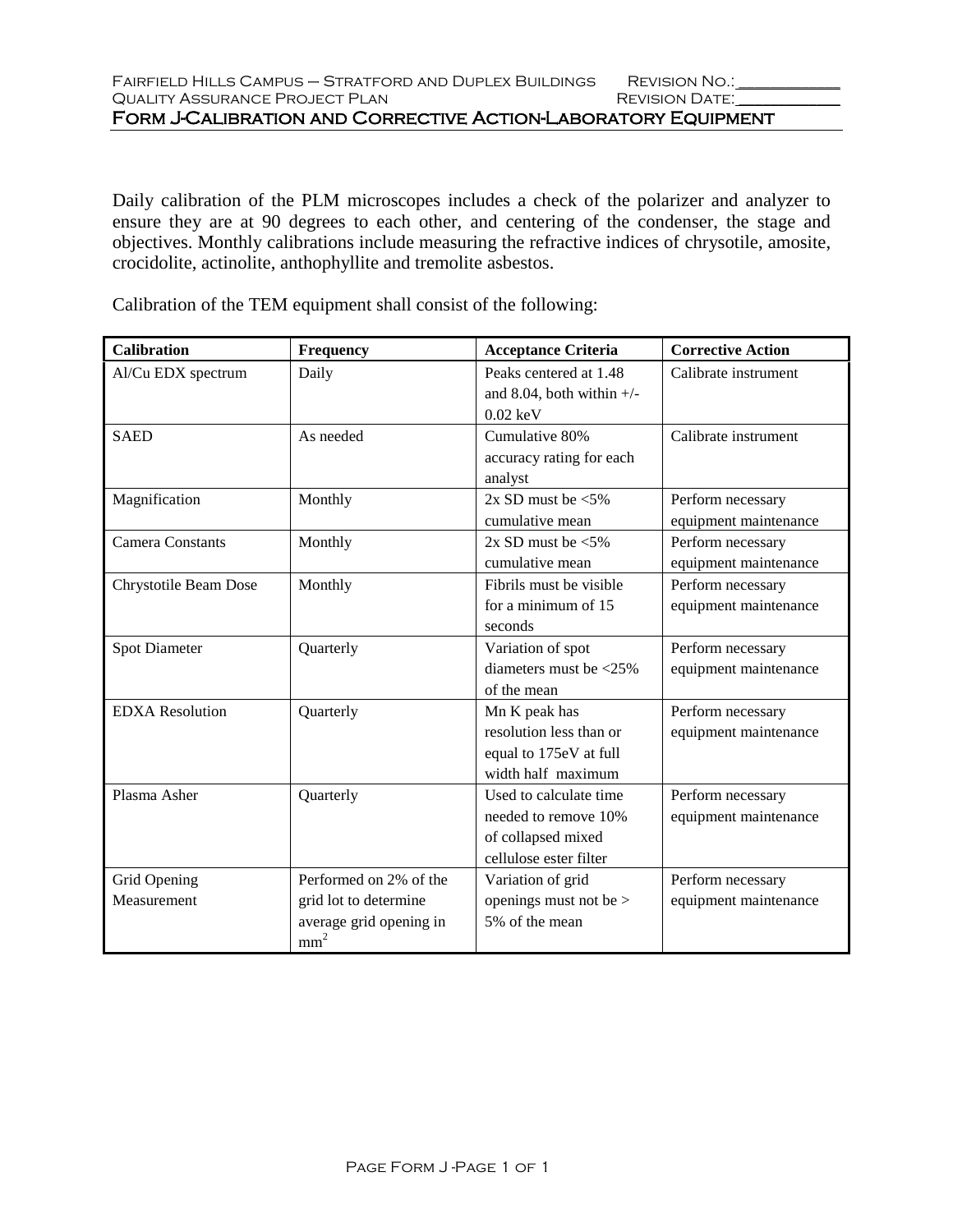## **Sample Custody**

A sample is considered to be under a person's custody if: (a) it is in a person's physical possession, (b) in view of that person after he/she has taken possession, (c) secured by that person so that no one can tamper with the sample, or (d) secured by that person in an area which is restricted to authorized personnel. A person who has samples under their custody must always comply with these procedures in order to assure sample integrity.

## **Sample Documentation**

The building from which each asbestos bulk sample was collected will be identified. The samples from each building will be numbered sequentially. The location of each sample and type of material sampled will be logged on the chain of custody form. The location of each sample taken will also be marked in the field and on a figure/drawing of the building with its identifying sample number. Building locations where samples were taken will be marked with the sample number using a suitable permanent marker. Any corrections or revisions to sample documentation shall be made by lining through the original entry and initialing any changes.

## **Sample Labels**

Sample labels are always to be securely affixed to the sample container. Writing the information in indelible ink on a plastic bag is also acceptable, if a plastic bag is used for the sample container. The label or markings must always clearly identify the particular sample, and delineate the following information:

- 1. Building name
- 2. Sample identification number

# **Chain of Custody Record**

A chain of custody record must always be maintained from the time of sample collection until final sample deposition. Every transfer of custody will be noted and signed for with a copy of the record being kept by each individual which endorsed it. It is integral that the chain-ofcustody record should always include the following information:

- 1. Consultant name and address
- 2. Sample identification number
- 3. Sample location
- 4. Sample collection date and time
- 5. Sample information (matrix type, building material, etc)
- 6. Names and signatures of samplers
- 7. Signatures of all individuals who have had custody of the samples

The inspector (sampler) is responsible for the care and custody of the samples until they are transferred or dispatched properly. For asbestos bulk samples, sample ID information will be noted directly on the plastic bag that contains the sample. Sample labels will be completed for each sample using waterproof ink. Samples will be accompanied by the properly completed chain of custody form.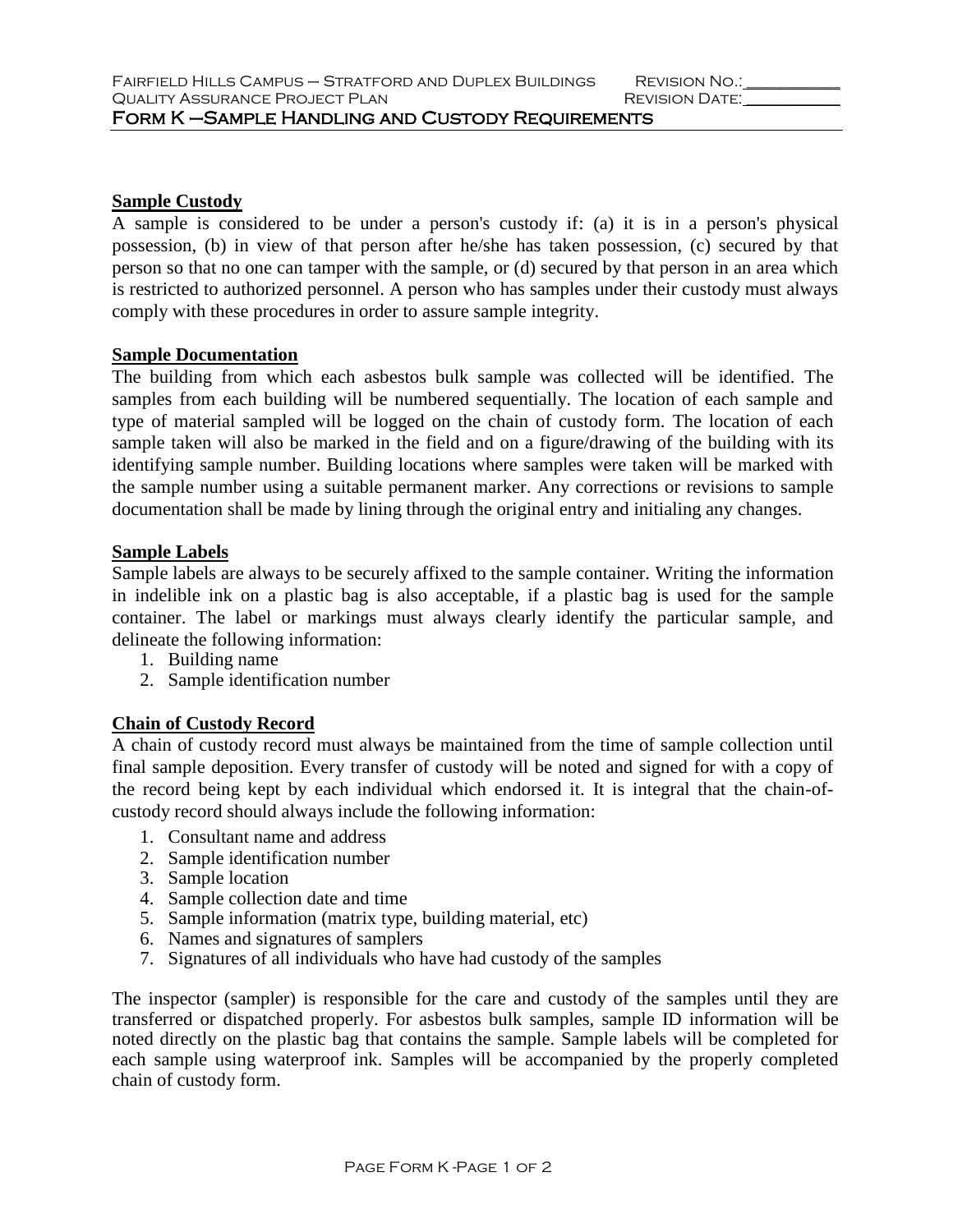## **Sample Handling and Shipment**

Samples will be properly packaged for shipment and transported to the laboratory for analysis with a separate signed custody record enclosed in each sample box. Shipping containers will be secured for shipment to the laboratory. For this project all samples will be hand-carried to the TRC laboratory. No preservatives are necessary for the asbestos samples. Care should be taken in the packing of the samples to minimize the possibility of a breach in a sample container.

At the laboratory the samples will be received and logged in by a laboratory sample custodian. Upon sample receipt, the sample custodian will:

- 1. Examine all sample containers for damage
- 2. Compare samples received against those listed on the chain of custody
- 3. Examine all shipping records for accuracy and completeness
- 4. Sign and date the chain of custody
- 5. Attach laboratory sample container labels as appropriate
- 6. Place samples in the proper laboratory storage
- 7. Note any problems and, if so, notify the Laboratory Director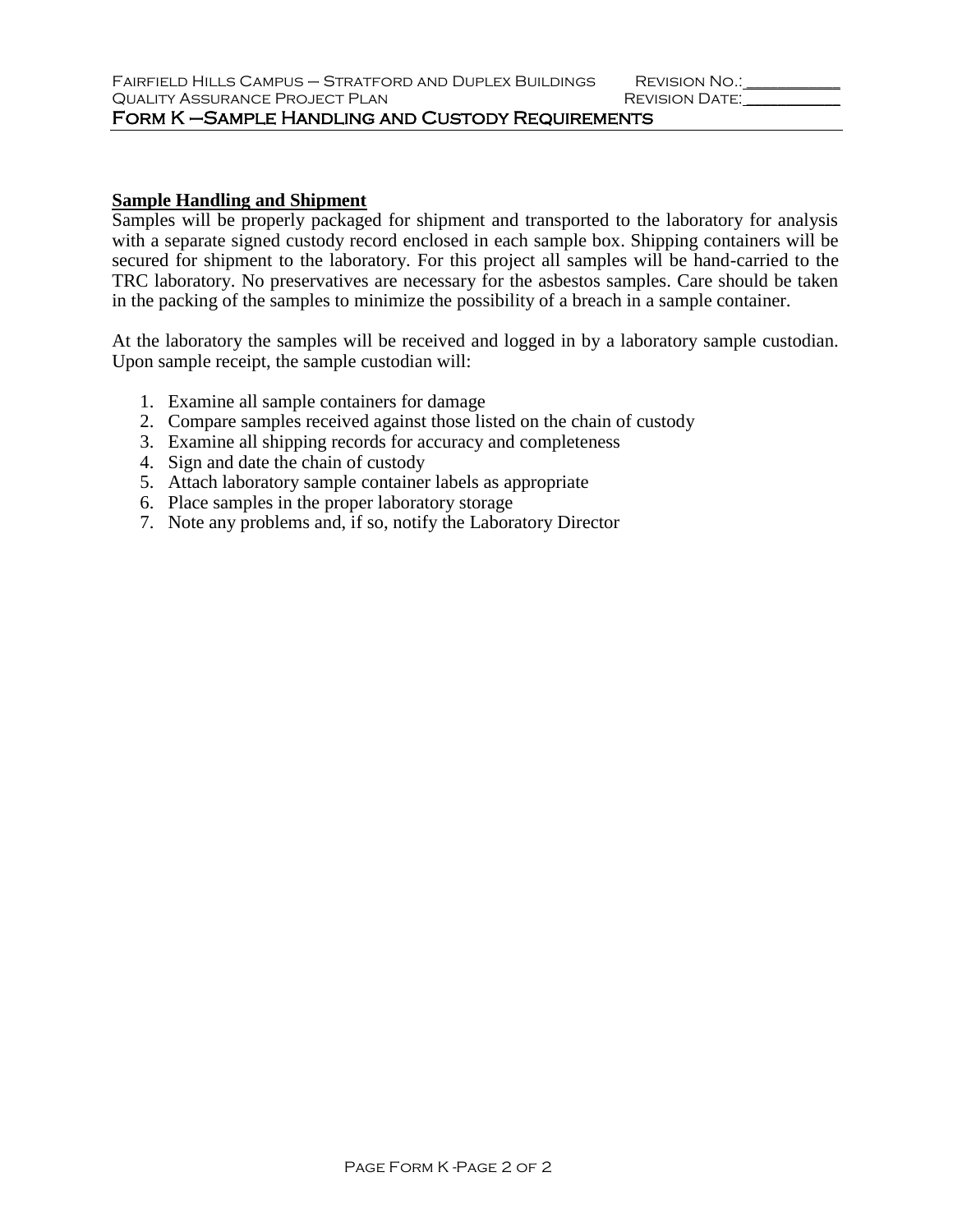# **General**

All measurements should be made so that results are reflective of the environmental media and conditions being measured. To assess if environmental monitoring measurements are of an appropriate quality, "acceptance and/or performance criteria" are typically established.

## Common definitions associated with measurement quality are:

**Precision -** a measure of the reproducibility of analyses under a given set or conditions

**Accuracy** - a measure of the bias that exists in a measurement system

**Representativeness -** the degree sampling data accurately and precisely depict selected characteristics

**Completeness -** the measure of the amount of valid data obtained from a measurement system compared to the amount that was expected to be obtained under "normal" conditions

**Comparability** - the degree of confidence with which one data set can be compared to another

# Sample Collection Precision

Collecting field duplicate samples customarily assesses sample collection precision. Field duplicate samples are used to evaluate errors associated with sample heterogeneity, sampling methodology and analytical procedures. The analytical results from these samples are important because they provide data to evaluate overall measurement precision.

### Sample Collection Accuracy

To assess sample accuracy, field QC samples such as rinsate, trip, and/or field blanks, are typically incorporated into the sampling scheme. The data acquired from the analysis of blanks are useful in their ability to evaluate errors, which can arise from cross-contamination. The occurrence of cross-contamination can result from the improper handling of samples by field and/or lab personnel, improper decontamination procedures, improper shipment and storage, and on-site atmospheric contaminants. Therefore, to facilitate sample collection accuracy, it is essential to maintain frequent and thorough review of field procedures so that deficiencies can be quickly documented and corrected.

# Sample Collection Representativeness

Representativeness is an expression of the degree to which a sample accurately and precisely represents a characteristic of a population, parameter variations at a sampling point or an environmental condition. Representativeness is a qualitative parameter, which relies upon the proper design of a sampling program and proper laboratory protocol. Making certain that sampling locations are selected properly and a sufficient number of samples are collected that best satisfies this criterion. Therefore, collecting field duplicates will assess sample representativeness. Traditionally, field duplicates are by definition, equally representative of a given point in space and time.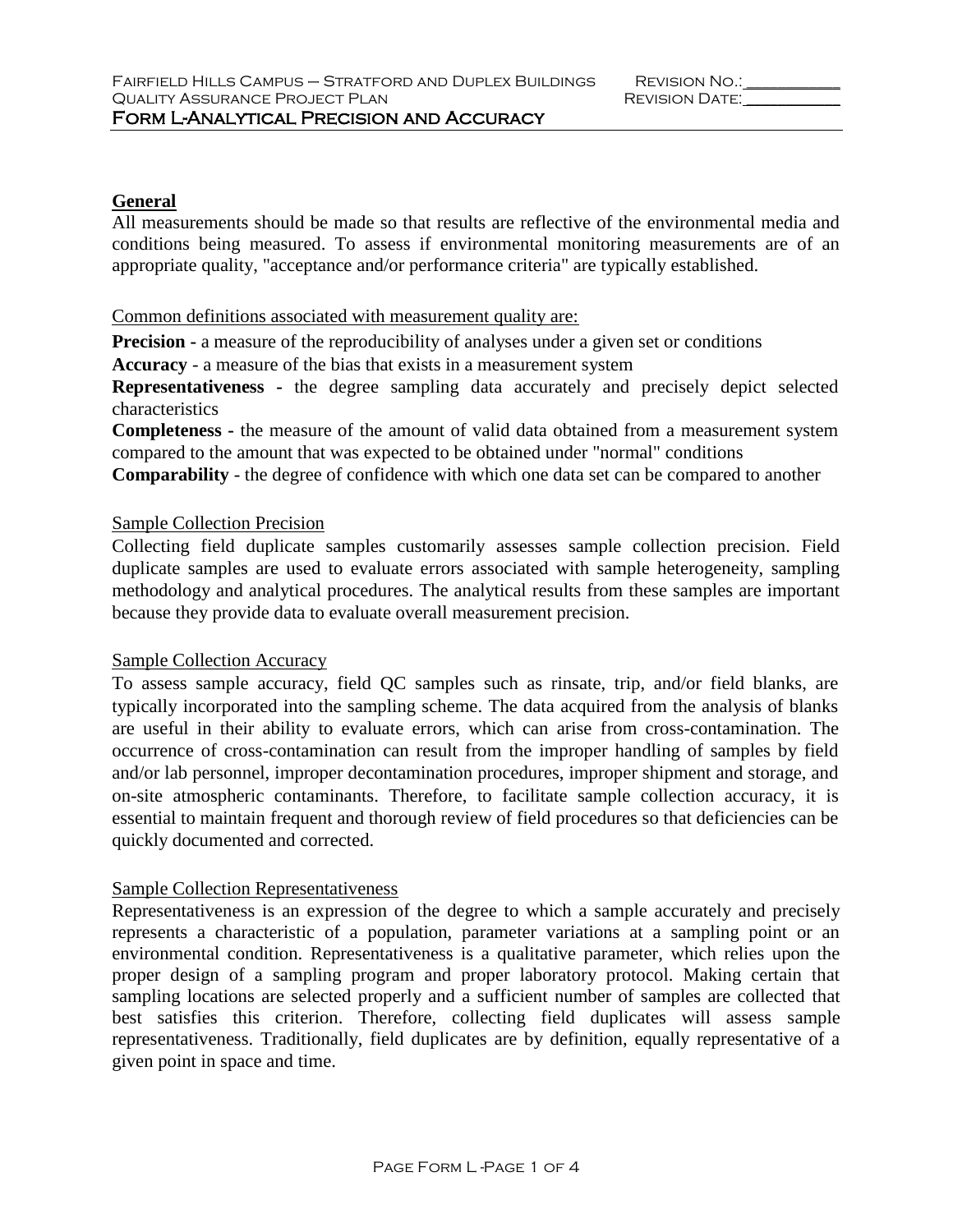## Sample Collection Comparability

Comparability is defined as an expression of the confidence with which one data set can be compared to another. In most instances, the proficiency of field sampling efforts will be the determining factor that affects the overall comparability of environmental measurement data. To optimize the comparability of environmental measurement data, sample collection activities should always be performed using standardized procedures whenever possible. When performing a site investigation, adhering to the quality control criteria will facilitate these efforts.

## Sample Collection Completeness

Completeness is defined as the measure of the amount of valid data obtained from a measurement system compared to the amount that was expected to be obtained under correct normal conditions. Data completeness is often expressed as the percentage of valid data obtained from a given measurement system. To consider data valid, it is customary to assess if a set of data satisfies all of the specified acceptance/performance criteria (accuracy measures, precision measures, etc.) to render a determination. This necessitates that the data acquired for all confirmatory analyses critical to a site investigation sampling program be validated (100%).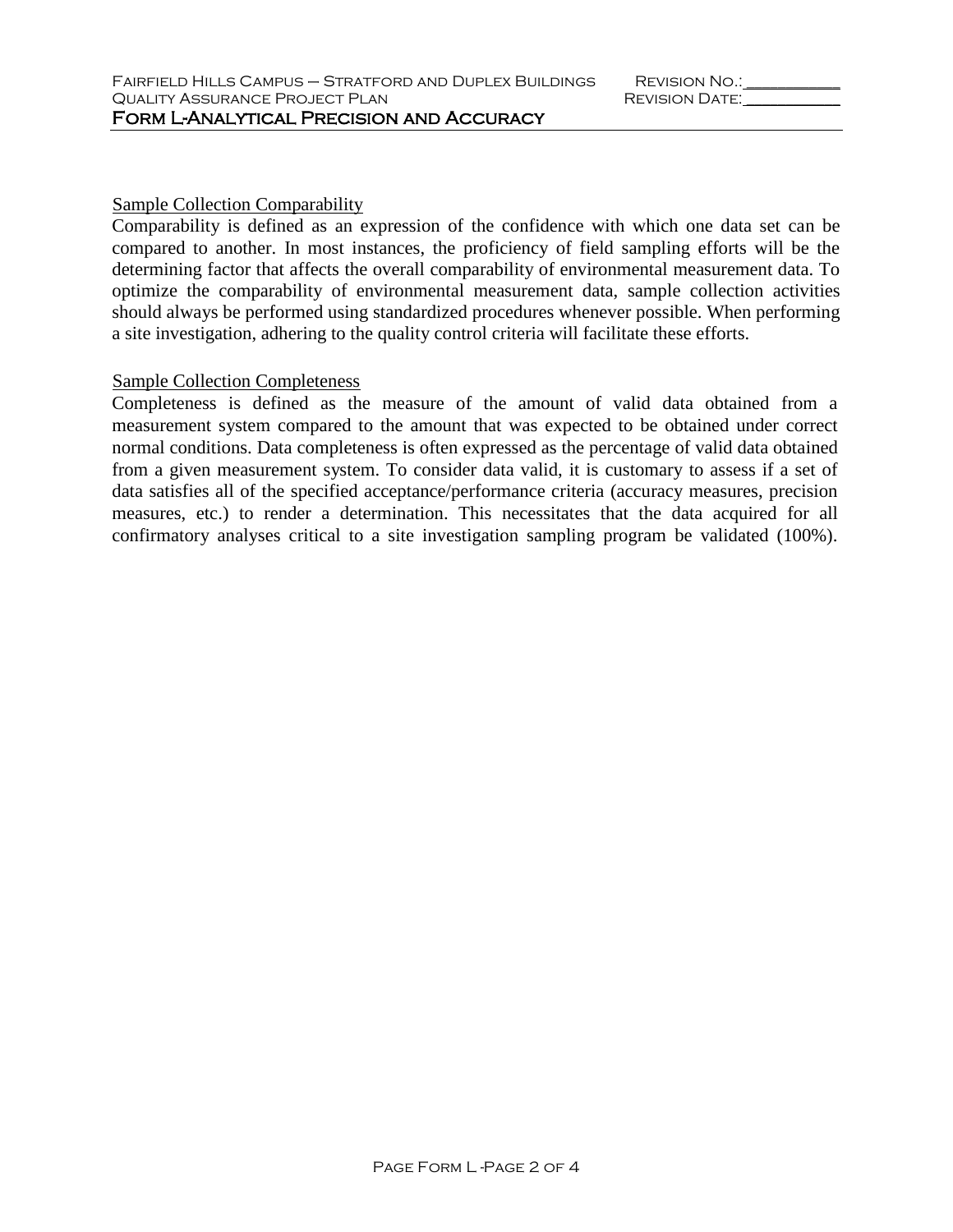| REVISION NO.:  |  |
|----------------|--|
| REVISION DATE: |  |

The following table provides laboratory measurement performance criteria for asbestos analyses by Polarized Light Microscopy (PLM) Method, EPA Method 600/R-93/116; Transmission Electron Microscopy (TEM) via EPA/600/R-93/116 Section 2.5; by NIOSH Method 7400 - Asbestos and Other Fibers by PCM, and NIOSH Method 7402 - Asbestos by TEM. The quantification limit for all bulk samples shall be  $\leq 1\%$ . The quantification limit for air samples taken for personnel protection shall be  $\leq 0.1$  f/cc. The quantification limit for air samples taken for reoccupancy clearance shall be  $\leq 0.01$  f/cc (PCM) and  $< 70$  s/mm<sup>2</sup> (TEM).

| <b>Data Quality Indicator</b> | <b>Measurement Performance Criteria</b> | <b>QC Sample and/or Activity</b>    | <b>QC Sample Assesses Error for</b>  |
|-------------------------------|-----------------------------------------|-------------------------------------|--------------------------------------|
|                               |                                         | <b>Used to Assess Measurement</b>   | Sampling (S), Analytical (A) or both |
|                               |                                         | <b>Performance</b>                  | (S&A)                                |
|                               | <b>Bulk Samples</b>                     |                                     |                                      |
| Precision - Laboratory        | $\geq$ 80% true positive                | Verified Analysis                   | A                                    |
| (TEM)                         | $\leq$ 20% false negative               |                                     |                                      |
|                               | $\leq$ 10% false positive               |                                     |                                      |
| Precision - Laboratory        | TEM:                                    | Inter-analyst QC                    | A                                    |
| (PLM/TEM)                     | $<$ 5 structures $\pm$ 1 structure      |                                     |                                      |
|                               | $5-20$ structures $+2$ structure        |                                     |                                      |
|                               | $>20$ structures $\pm 3$ structure      |                                     |                                      |
|                               | $PLM: RPD \leq 100$                     |                                     |                                      |
| Accuracy/Bias (PLM/TEM)       | Vendor-specific Limits                  | <b>Standard Reference Materials</b> | A                                    |
| $Accuracy/Bias -$             | Asbestos $< QL$                         | <b>Method Blanks</b>                | A                                    |
| Contamination (PLM/TEM)       |                                         |                                     |                                      |
| Data Completeness             | Field 90%; Laboratory 95%               | Data Completeness Check             | S&A                                  |
| (PLM/TEM)                     |                                         |                                     |                                      |
| Precision - Laboratory        | $RPD \leq 100$                          | Intra-analyst QC                    | $\mathbf{A}$                         |
| (PLM)                         |                                         |                                     |                                      |
| Precision - Laboratory        | TEM:                                    | <b>Laboratory Duplicate</b>         | A                                    |
| (PLM/TEM)                     | $<$ 5 structures $\pm$ 1 structure      |                                     |                                      |
|                               | $5-20$ structures $\pm 2$ structure     |                                     |                                      |
|                               | $>20$ structures $\pm 3$ structure      |                                     |                                      |
|                               | $PLM: RPD \leq 100$                     |                                     |                                      |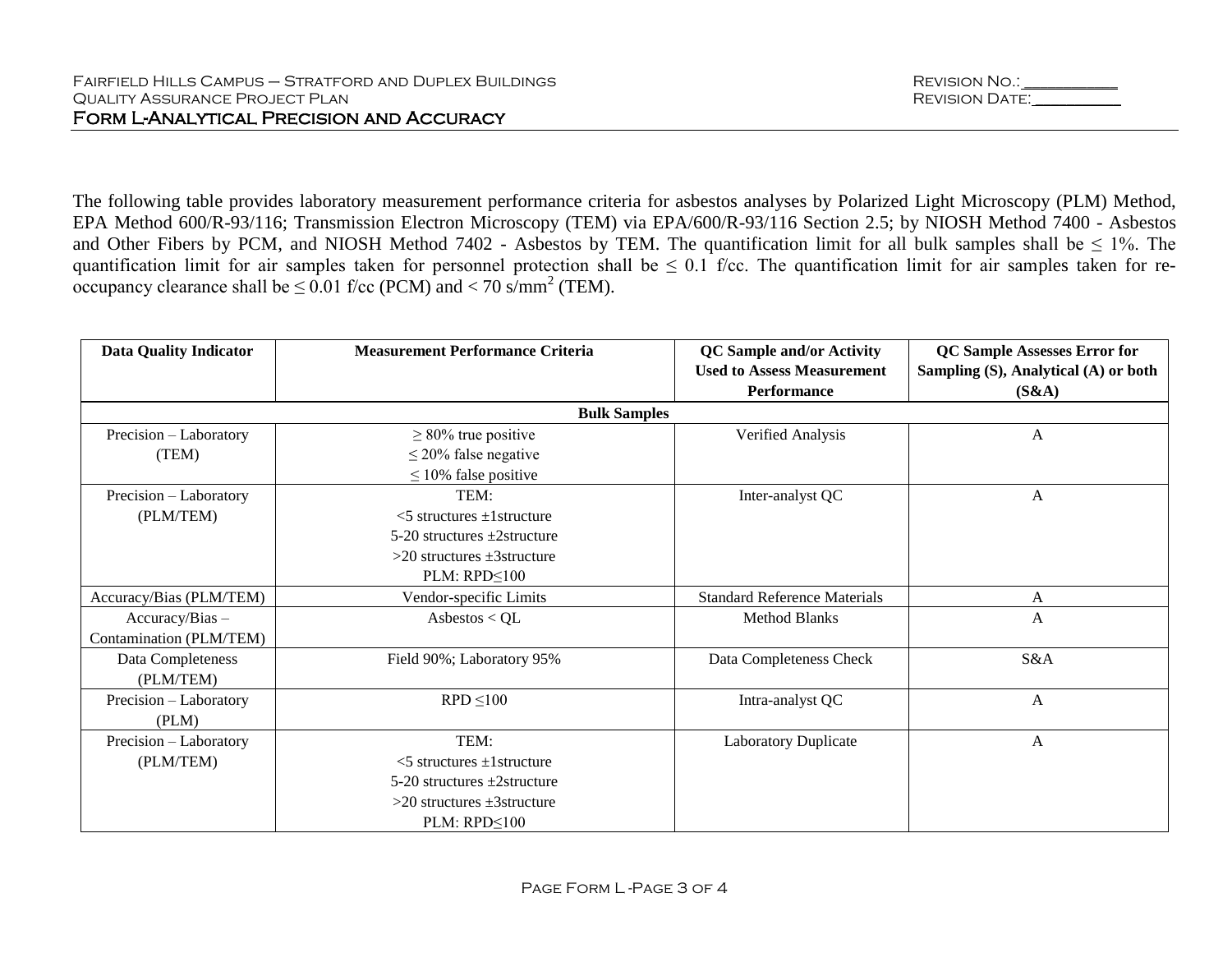| <b>Data Quality Indicator</b> | <b>Measurement Performance Criteria</b>    | <b>QC</b> Sample and/or Activity<br><b>Used to Assess Measurement</b> | <b>QC Sample Assesses Error for</b><br>Sampling (S), Analytical (A) or both |
|-------------------------------|--------------------------------------------|-----------------------------------------------------------------------|-----------------------------------------------------------------------------|
|                               |                                            | <b>Performance</b>                                                    | (S&A)                                                                       |
|                               | <b>Air Samples</b>                         |                                                                       |                                                                             |
| Precision – Laboratory        | TEM:                                       | Replicate Analyses                                                    | A                                                                           |
| (PCM/TEM)                     | $<$ 5 structures $\pm$ 1 structure         |                                                                       |                                                                             |
|                               | 5-20 structures $\pm 2$ structure          |                                                                       |                                                                             |
|                               | $>20$ structures $\pm 3$ structure         |                                                                       |                                                                             |
|                               | PCM the following must be false:           |                                                                       |                                                                             |
|                               | $ (E_1)^{1/2}-(E_2)^{1/2} >$               |                                                                       |                                                                             |
|                               | 2.8 x $((E_1)^{1/2} + (E_2)^{1/2})$ x CV/2 |                                                                       |                                                                             |
| Accuracy/Bias (PCM)           | Vendor-specific Limits                     | Daily Reference Sample                                                | A                                                                           |
| Accuracy/Bias-                | Asbestos < $QL$                            | Method Blanks, Field Blanks                                           | S&A                                                                         |
| Contamination                 |                                            |                                                                       |                                                                             |
| Accuracy/Bias-                | Asbestos < $QL$                            | Media Certification Check                                             | S&A                                                                         |
| Contamination                 |                                            |                                                                       |                                                                             |
| Data Completeness             | Field 90%; Laboratory 95%                  | Data Completeness Check                                               | S&A                                                                         |
| (PLM/TEM)                     |                                            |                                                                       |                                                                             |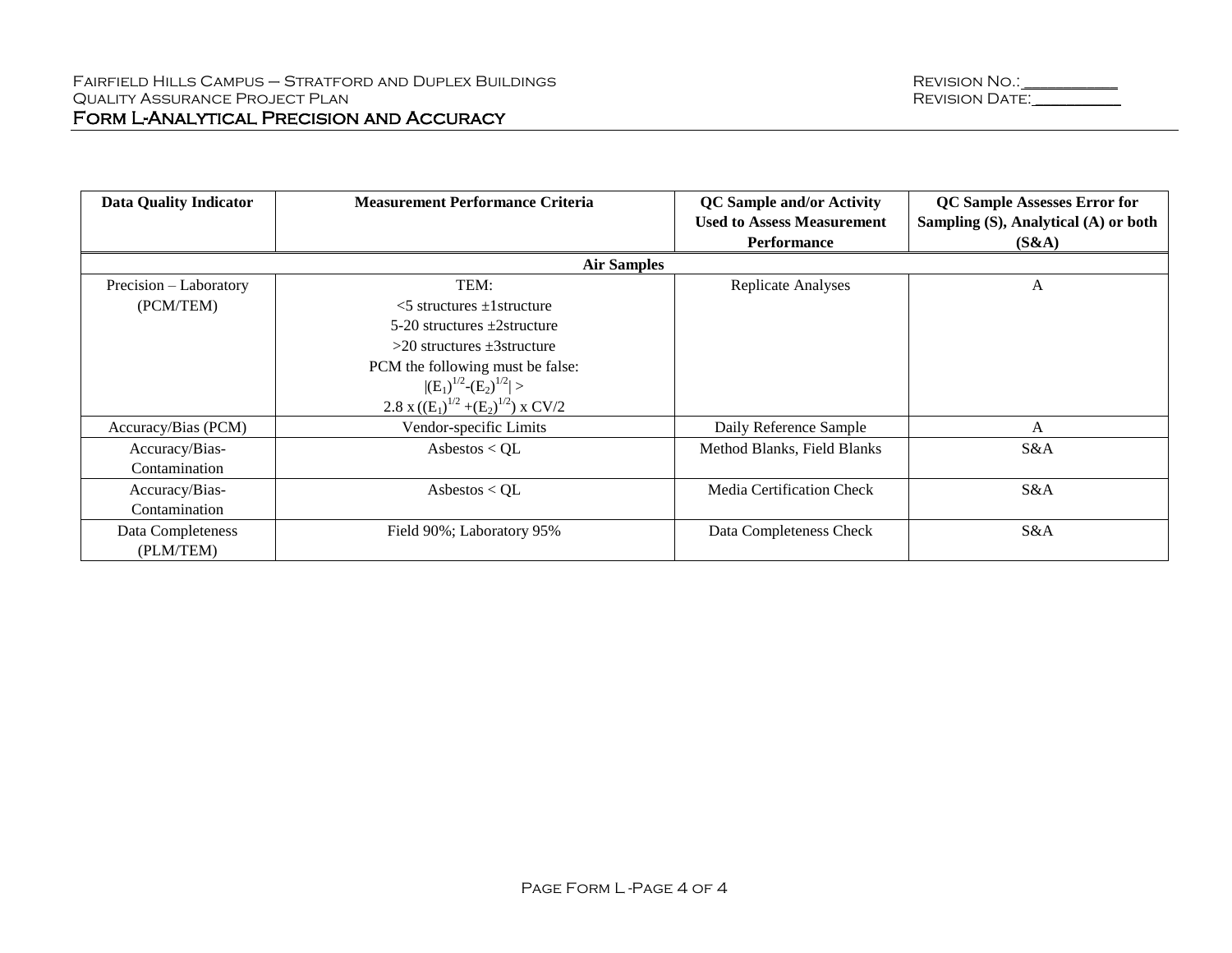| <b>Laboratory QC</b>      | <b>Frequency/Number</b> | <b>Method/SOP QC Acceptance</b>     | <b>Corrective Action</b>            | Person(s) Responsible for  | <b>Data Quality</b> |
|---------------------------|-------------------------|-------------------------------------|-------------------------------------|----------------------------|---------------------|
|                           |                         | Limits                              |                                     | CA                         | <b>Indicator</b>    |
|                           |                         |                                     | <b>Bilk Samples</b>                 |                            |                     |
| Method Blank              | One per day             | Asbestos < $QL$                     | Re-clean, retest, reanalyze, and/or | Analyst and Data Validator | Accuracy/bias-      |
| (PLM/TEM)                 |                         |                                     | qualify data                        |                            | Contamination       |
| Verified Analyses         | 1%                      | $\geq$ 80% true positive            | Reanalyze and qualify data          | Analyst                    | Precision           |
| (TEM)                     |                         | $\leq$ 20% false negative           |                                     |                            |                     |
|                           |                         | $\leq 10\%$ false positive          |                                     |                            |                     |
| Inter-analyst QC          | <b>4% TEM</b>           | Vendor-specific limits              | Reanalyze and qualify data          | Analyst and Data Validator | Accuracy/bias       |
| (PLM/TEM)                 | <b>7% PLM</b>           |                                     |                                     |                            |                     |
| <b>Standard Reference</b> | TEM: Annually           | Vendor-specific limits              | Reanalyze and qualify data          | Analyst and Data Validator | Accuracy/bias       |
| Materials                 | PLM: 1%                 |                                     |                                     |                            |                     |
| (PLM/TEM)                 |                         |                                     |                                     |                            |                     |
| Intra-analyst QC          | 2%                      | $RPD \leq 100$                      | Reanalyze and qualify data          | Analyst and Data Validator | Precision           |
| (PLM)                     |                         |                                     |                                     |                            |                     |
| Laboratory duplicate      | One per 10 samples      | TEM:                                | Reanalyze and qualify data          | Analyst and Data Validator | Precision           |
| (PLM/TEM)                 |                         | $<$ 5 structures $\pm$ 1 structure  |                                     |                            |                     |
|                           |                         | $5-20$ structures $\pm 2$ structure |                                     |                            |                     |
|                           |                         | $>20$ structures $\pm 3$ structure  |                                     |                            |                     |
|                           |                         | $PLM: RPD \leq 100$                 |                                     |                            |                     |
|                           |                         |                                     | <b>Air Samples</b>                  |                            |                     |
| Method Blank              | One per day             | Asbestos $\langle$ QL               | Re-clean, retest, reanalyze, and/or | Analyst and Data Validator | Accuracy/bias-      |
| (PCM/TEM)                 |                         |                                     | qualify data                        |                            | Contamination       |

The following table details the Laboratory analytical quality assurance samples for asbestos analyses: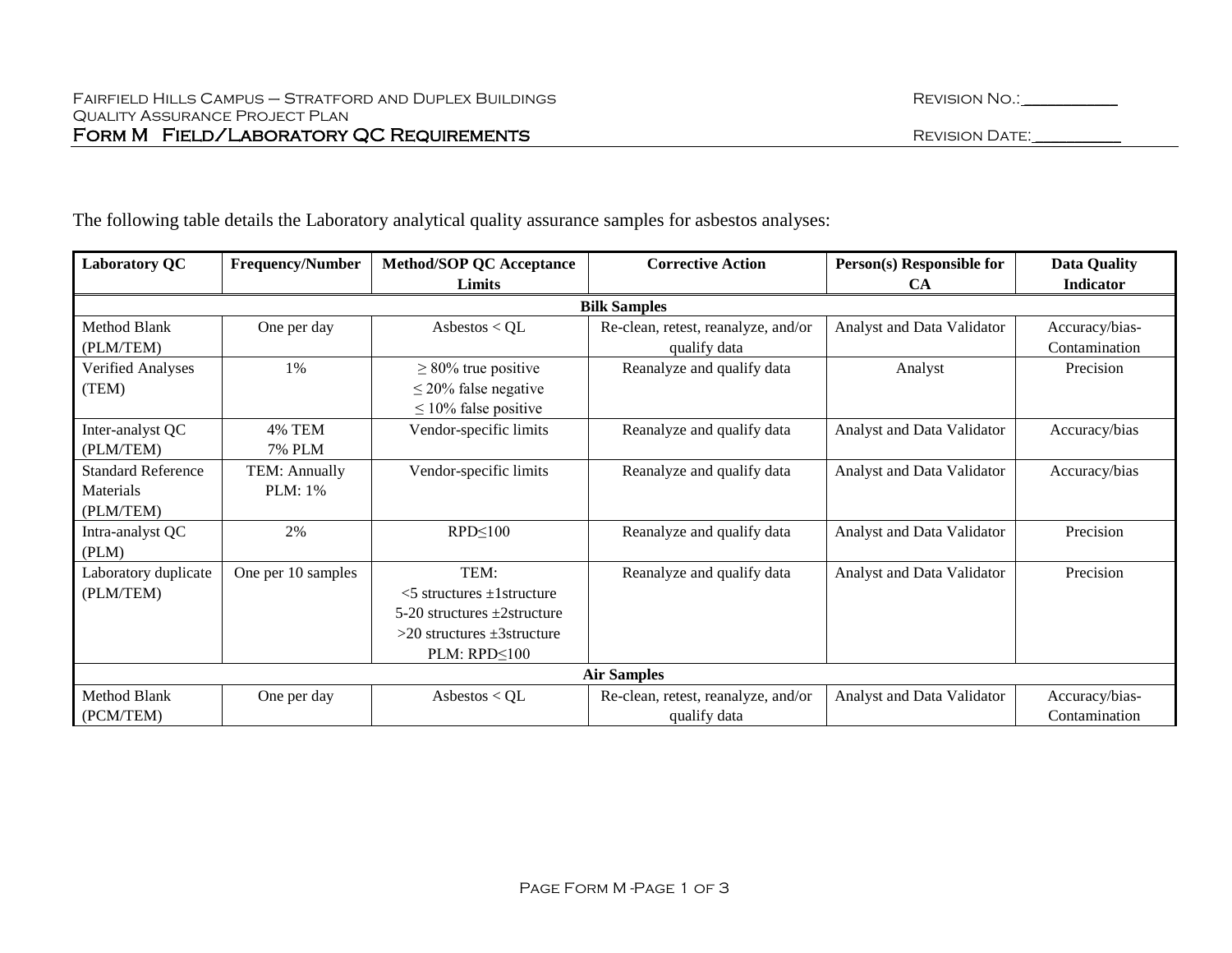| <b>Laboratory QC</b>            | <b>Frequency/Number</b> | <b>Method/SOP QC Acceptance</b>               | <b>Corrective Action</b>   | Person(s) Responsible for  | <b>Data Quality</b> |
|---------------------------------|-------------------------|-----------------------------------------------|----------------------------|----------------------------|---------------------|
|                                 |                         | Limits                                        |                            | CА                         | <b>Indicator</b>    |
| Replicate Analyses<br>(PCM/TEM) | One per 10 samples      | TEM:<br>$\leq$ 5 structures $\pm$ 1 structure | Reanalyze and qualify data | Analyst and Data Validator | Precision           |
|                                 |                         | 5-20 structures $\pm 2$ structure             |                            |                            |                     |
|                                 |                         | $>$ 20 structures $\pm$ 3 structure           |                            |                            |                     |
|                                 |                         | PCM the following must be                     |                            |                            |                     |
|                                 |                         | false:                                        |                            |                            |                     |
|                                 |                         | $ (E_1)^{1/2}-(E_2)^{1/2} >$                  |                            |                            |                     |
|                                 |                         | 2.8 x $((E_1)^{1/2} + (E_2)^{1/2})$ x CV/2    |                            |                            |                     |
| Daily Reference                 | One per day             | Vendor-specific limits                        | Reanalyze and qualify data | Analyst and Data Validator | Accuracy/bias       |
| Sample                          |                         |                                               |                            |                            |                     |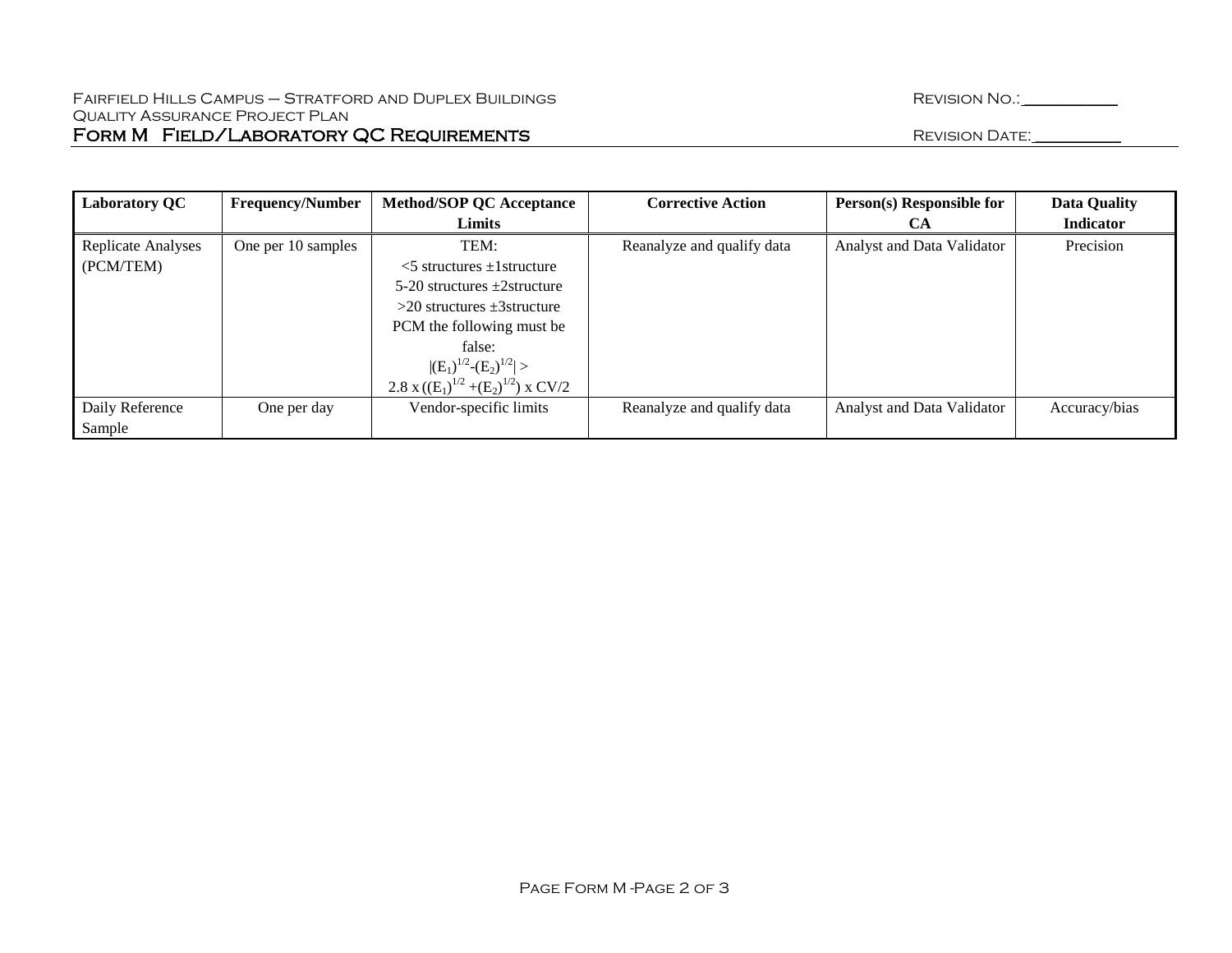The following are the field analytical quality assurance samples to be collected for asbestos analyses:

# Field Quality Control Samples – Bulk Sampling

Duplicate sampling of homogeneous materials is an integral part of the AHERA bulk sampling protocol and shall be followed.

## Field Quality Control Samples – Air Sampling

A minimum of two field blanks or 10% will be collected each day in accordance with NIOSH 7400.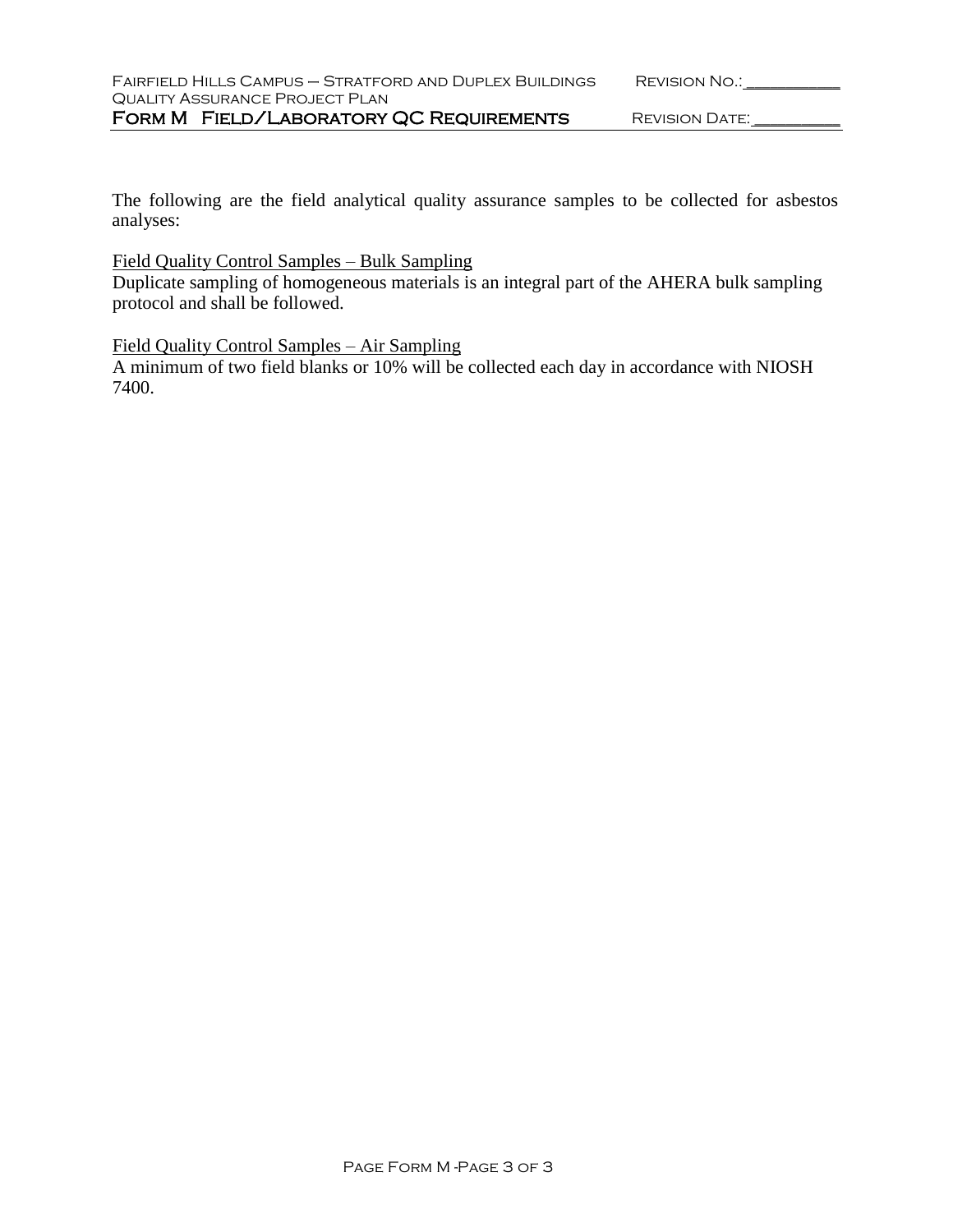## **Sampling Figure**

Prior to beginning sampling, building plans/figures will be obtained or created. All sampling locations will be identified on these figures providing the location, sample number, and description of material sampled. The locations of all air samples will also be marked.

## **Chain of Custody Form**

A sample chain of custody form will be maintained that will include all relevant information. It is integral that the chain-of-custody record should always include the following information:

- 1. Consultant name and address
- 2. Sample identification number
- 3. Sample location
- 4. Sample collection date and time
- 5. Sample information (matrix type, building material, etc)
- 6. Names and signatures of samplers
- 7. Signatures of all individuals who have had custody of the samples

## **Marked Sample Locations**

In addition, the number of each sample will be written at the location from which the sample was taken. Building locations where samples were taken will be marked with the sample number using a suitable permanent marker.

### **Laboratory Reports**

The laboratory will report all quality control sample results for each batch of samples. Data for all samples will be returned with a copy of the Chain of Custody form. For each record sample, the laboratory report will include, at a minimum:

- $\triangleright$  Sample identification number assigned by the field sampling team;
- $\triangleright$  Date the sample was analyzed;
- $\triangleright$  The type of asbestos in the sample;
- $\triangleright$  The concentration (%) found in sample;
- $\triangleright$  The quantification limit;
- $\triangleright$  Non-conformance summary identifying any known failure to comply with the QAPP such as the following:
	- unidentified samples or custody forms,
	- failure to achieve any of the laboratory quality control parameters and the actions taken,
	- compromised sample containers,
	- broken custody seals, and/or
	- uncalibrated or improperly calibrated instruments.

The TRC laboratory reports will be will be reviewed by the TRC Laboratory Director for errors and QC validation and then sent to the TRC Project Manager for review. TEM laboratory reports from the laboratory to which TRC subcontracts will be sent to the TRC Laboratory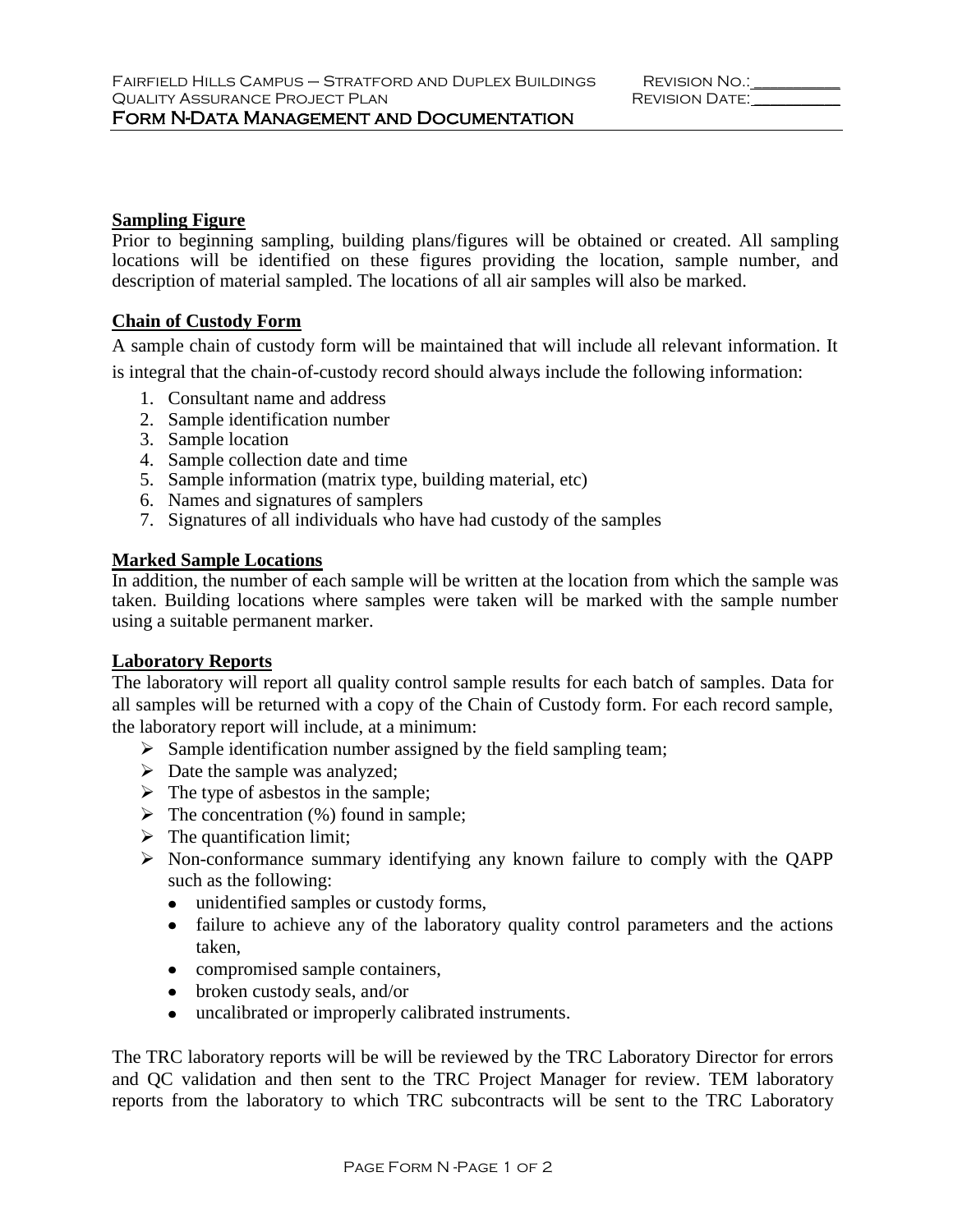Director for review and validation prior to being sent to the TRC Project Manager. These reports will include a copy of the Chain of Custody form. The laboratory will retain a copy of all data reports and Chain of Custody forms.

For the field analyses associated with this program, which consists of XRF screening of painted surfaces, data packages are not required. All field and QC sample results, calibrations, and calibration verification will be recorded on field screening forms, and/or on equipment calibration forms to ensure proper verification of the sample results.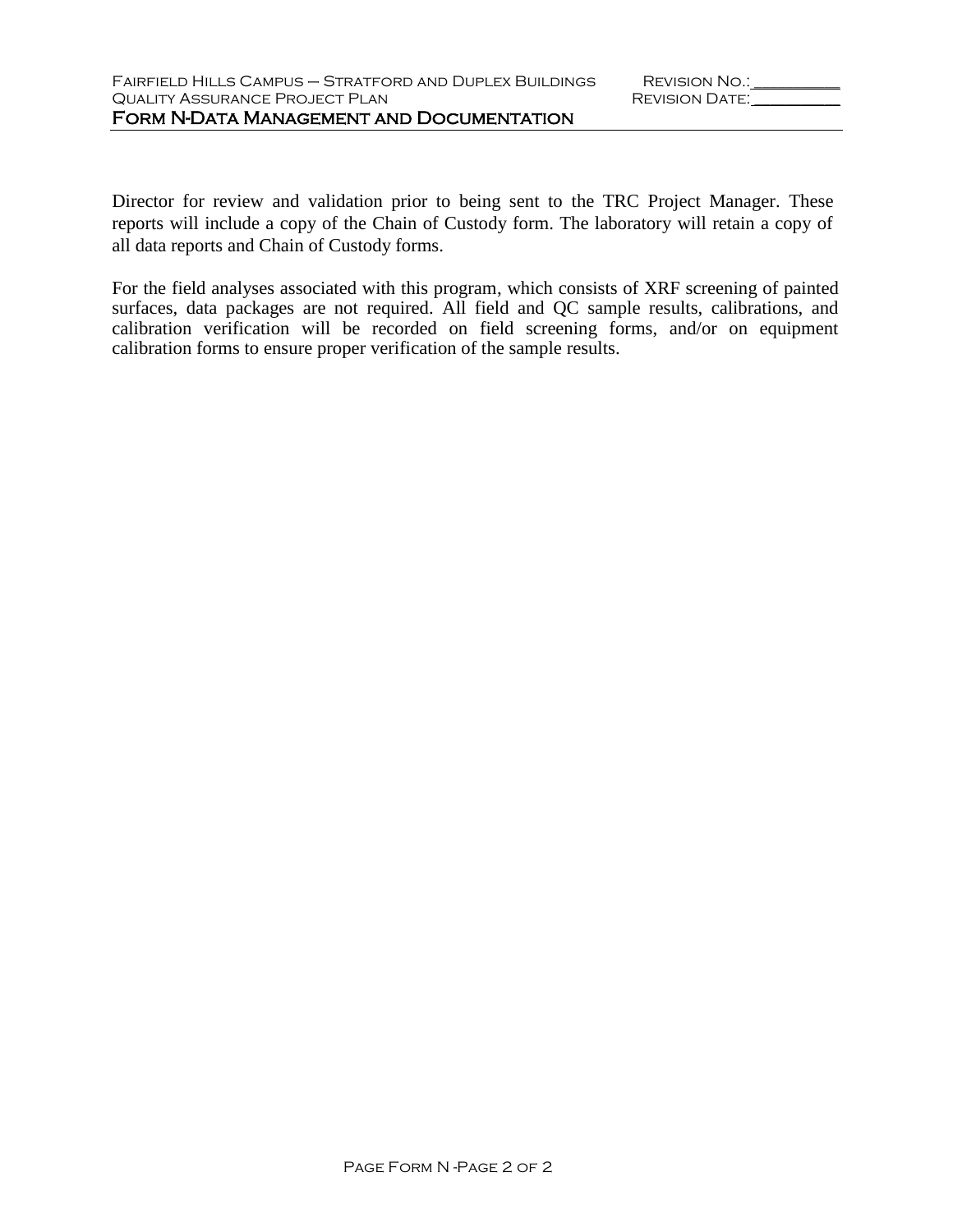Revision Date: \_\_\_\_\_\_\_\_\_\_\_

## Form O-Assessment and Response Action

## **Fieldwork**

The TRC Project Manager/Field Supervisor will be responsible for monitoring the field effort against the work plan and QAPP. As soon as a necessary, or accidental, deviation from the planned field effort or QAPP procedures is identified, the Project Manager/Field Supervisor will contact the R. W. Bartley & Associates Project Manager who will take the lead on determining corrective measures. This determination may be carried out in consolation with the TRC Laboratory Director, as appropriate. As the survey field effort is short, a cell phone will be available to the field personnel and the R. W. Bartley & Associates Project Manager will be on call during the field effort.

### **Laboratory Analysis**

The Laboratory Director will be responsible for immediately notifying the R. W. Bartley & Associates Project Manager of any data that does not meet the data quality objectives so that the Laboratory Director and Project Managers can decide upon corrective action, if appropriate.

As bulk sampling can be easily replicated, no deviations or "qualified" samples will be accepted. If necessary, additional sample volume will be obtained and the analysis(es) repeated. The exceptions are where a separate analysis of a sample of the same homogeneous material meeting quality assurance requirements has already identified the material as asbestos-containing  $(>1\%)$ and where the result is clearly greater than 1%. The material will be classified as asbestoscontaining material and the result of the sample not meeting QA/QC requirements will be moot.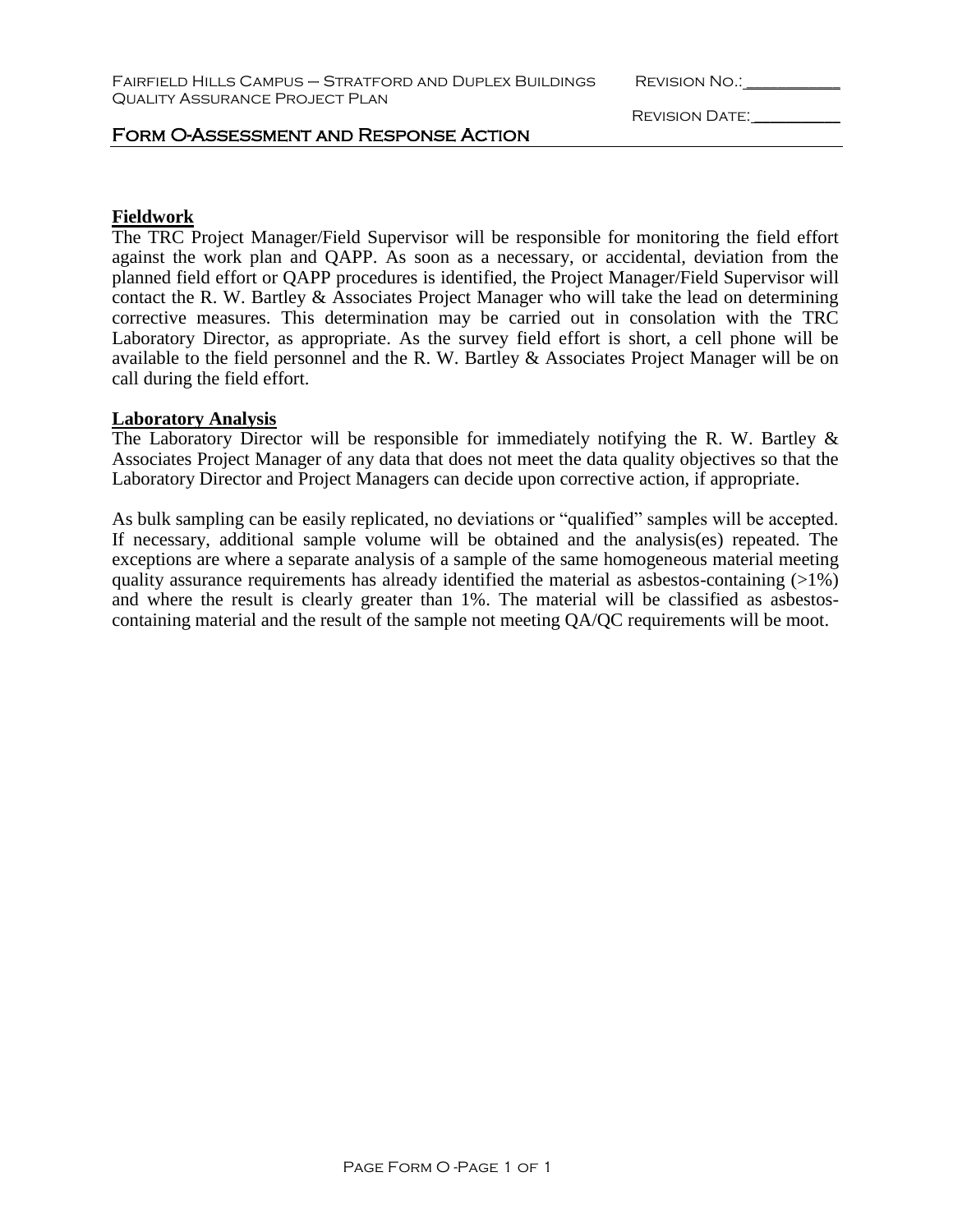| FAIRFIELD HILLS CAMPUS - STRATFORD AND DUPLEX BUILDINGS |
|---------------------------------------------------------|
| <b>QUALITY ASSURANCE PROJECT PLAN</b>                   |

REVISION NO.:  $\blacksquare$ 

FORM P-PROJECT REPORTS

Revision Date: \_\_\_\_\_\_\_\_\_\_\_\_

Interim reports will not be issued for this project work. For the asbestos/lead survey portions of the work the field time is short. An asbestos/lead paint/hazardous substances survey report will be produced at the completion of the survey.

For the abatement portion of the work air samples are taken and immediately analyzed. A quality assurance review of each sample result related to worker protection will be performed by the TRC Laboratory Director at the time of analysis. All of these individual analyses will be included in the abatement report. All air clearance samples quality assurance data will be reviewed by the TRC Laboratory Director, and the TRC and R.W. Bartley & Associates Project Managers prior to the removal of containment. All field and laboratory documentation will be included into the final abatement report or placed into the project files, as appropriate.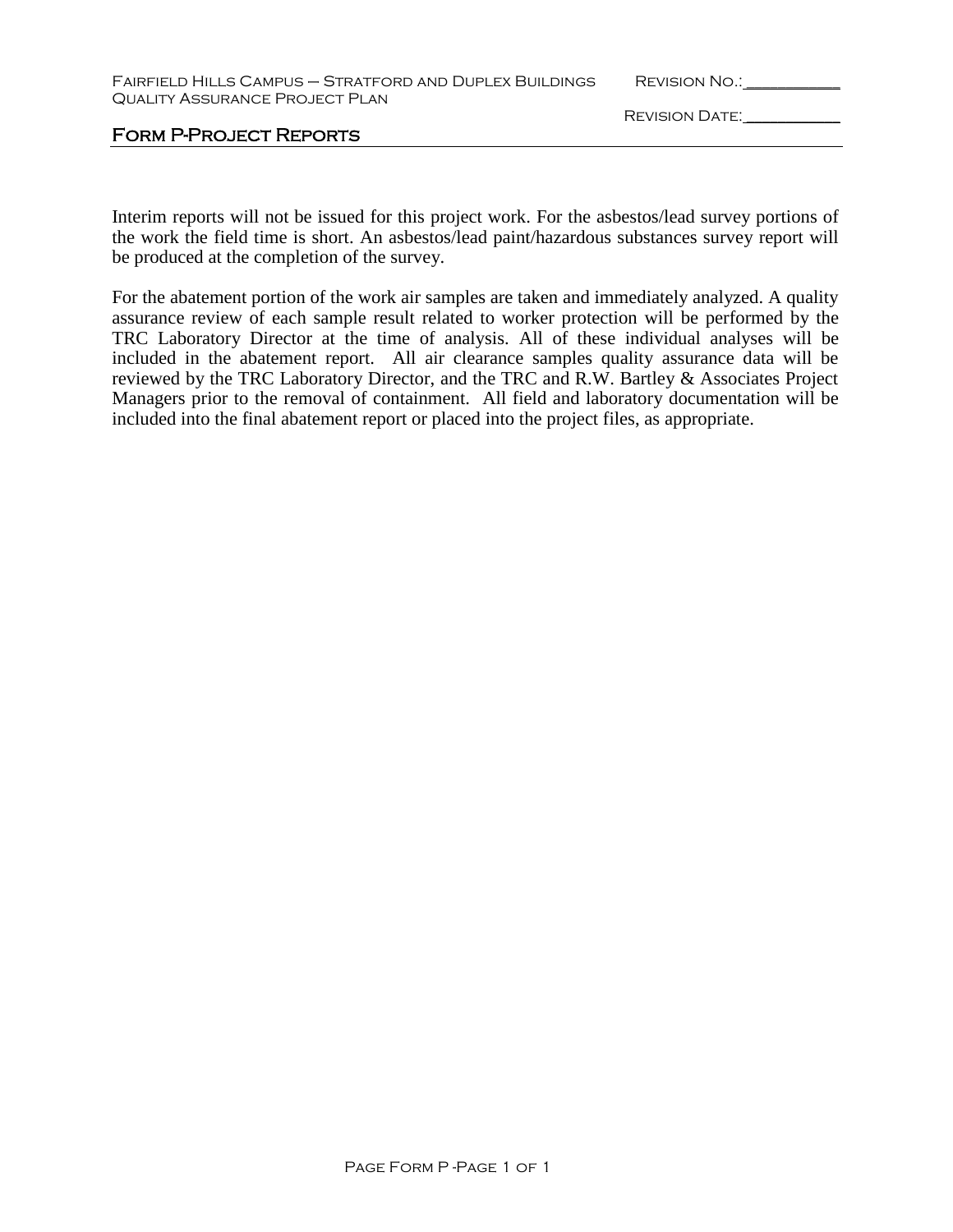Revision Date: \_\_\_\_\_\_\_\_\_\_\_\_

## Form Q1-Verification of Sampling Procedures

The TRC Project Manager/Field Supervisor will monitor and verify that all QAPP field procedures are appropriately applied.

Upon production of the laboratory data package the TRC Project Manager/Field Supervisor and the R. W. Bartley & Associates Project Manager will meet at the site with all project documentation. The sampling locations and all project quality assurance documentation will be reviewed at that time to ensure that the data is usable and that the project objectives have been met. A summary of this review and the conclusions along with all quality assurance documentation will be included in the project report.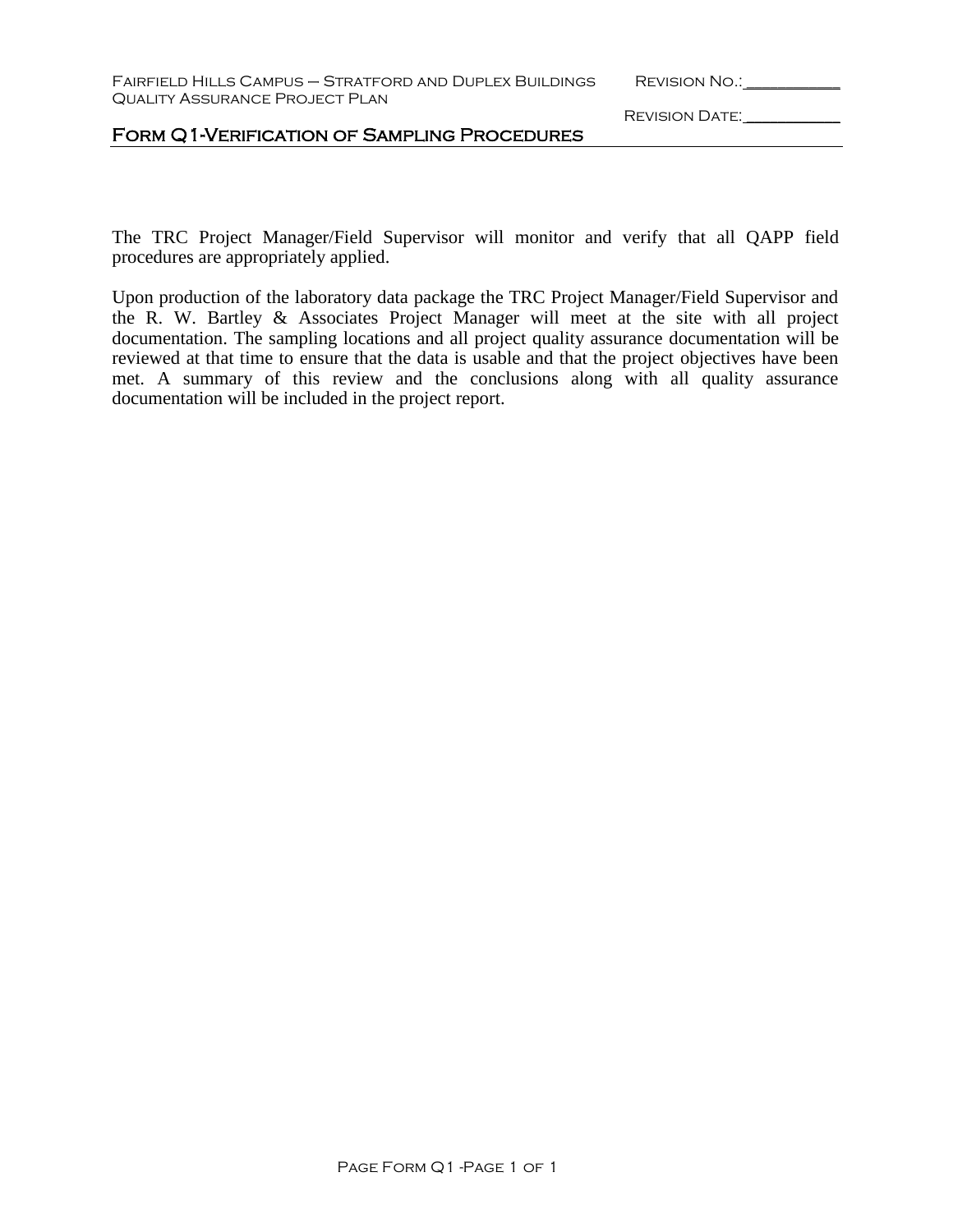The TRC Laboratory Director will validate the laboratory analytical results against all applicable and appropriate QAPP criteria. The QA data will be supplied with the laboratory data. A summary and certification of the data will also be supplied by the Laboratory Director and included with the laboratory data reports. The TRC and R.W. Bartley & Associates Project Managers will review this information for compliance with the QAPP requirements. The TRC and R.W. Bartley & Associates Project Managers will also analyze the results of all blind field blanks and duplicates for compliance with the QA criteria. The TRC and R.W. Bartley & Associates Project Managers will also determine if each result, related samples, and the sampling as a whole fulfills the project information needs and objectives.